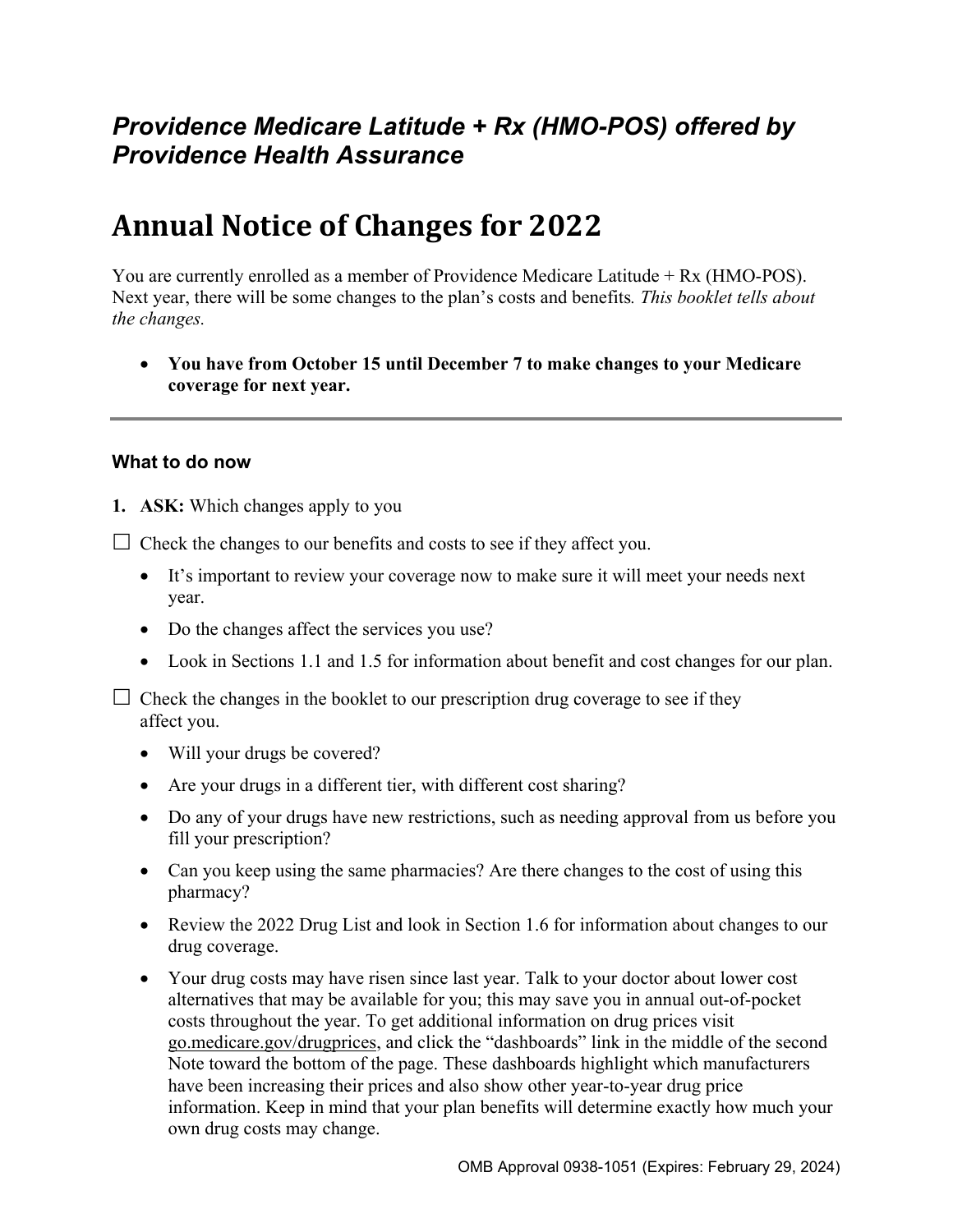$\Box$  Check to see if your doctors and other providers will be in our network next year.

- Are your doctors, including specialists you see regularly, in our network?
- What about the hospitals or other providers you use?
- Look in Sections 1.3 and 1.4 for information about our *Provider and Pharmacy Directory*.
- $\Box$  Think about your overall health care costs.
	- How much will you spend out-of-pocket for the services and prescription drugs you use regularly?
	- How much will you spend on your premium and deductibles?
	- How do your total plan costs compare to other Medicare coverage options?
- $\Box$  Think about whether you are happy with our plan.
- **2. COMPARE:** Learn about other plan choices

 $\Box$  Check coverage and costs of plans in your area.

- Use the personalized search feature on the Medicare Plan Finder at [www.medicare.gov/plan-compare](http://www.medicare.gov/plan-compare) website.
- Review the list in the back of your *Medicare & You 2022* handbook.
- Look in Section 3.2 to learn more about your choices.

 $\Box$  Once you narrow your choice to a preferred plan, confirm your costs and coverage on the plan's website.

#### **3. CHOOSE:** Decide whether you want to change your plan

- If you don't join another plan by December 7, 2021, you will be enrolled in Providence Medicare Latitude + Rx (HMO-POS).
- To change to a **different plan** that may better meet your needs, you can switch plans between October 15 and December 7.
- **4. ENROLL:** To change plans, join a plan between **October 15** and **December 7, 2021** 
	- If you don't join another plan by **December 7, 2021**, you will be enrolled in Providence Medicare Latitude + Rx (HMO-POS).
	- If you join another plan by **December 7, 2021**, your new coverage will start on **January 1, 2022.** You will be automatically disenrolled from your current plan.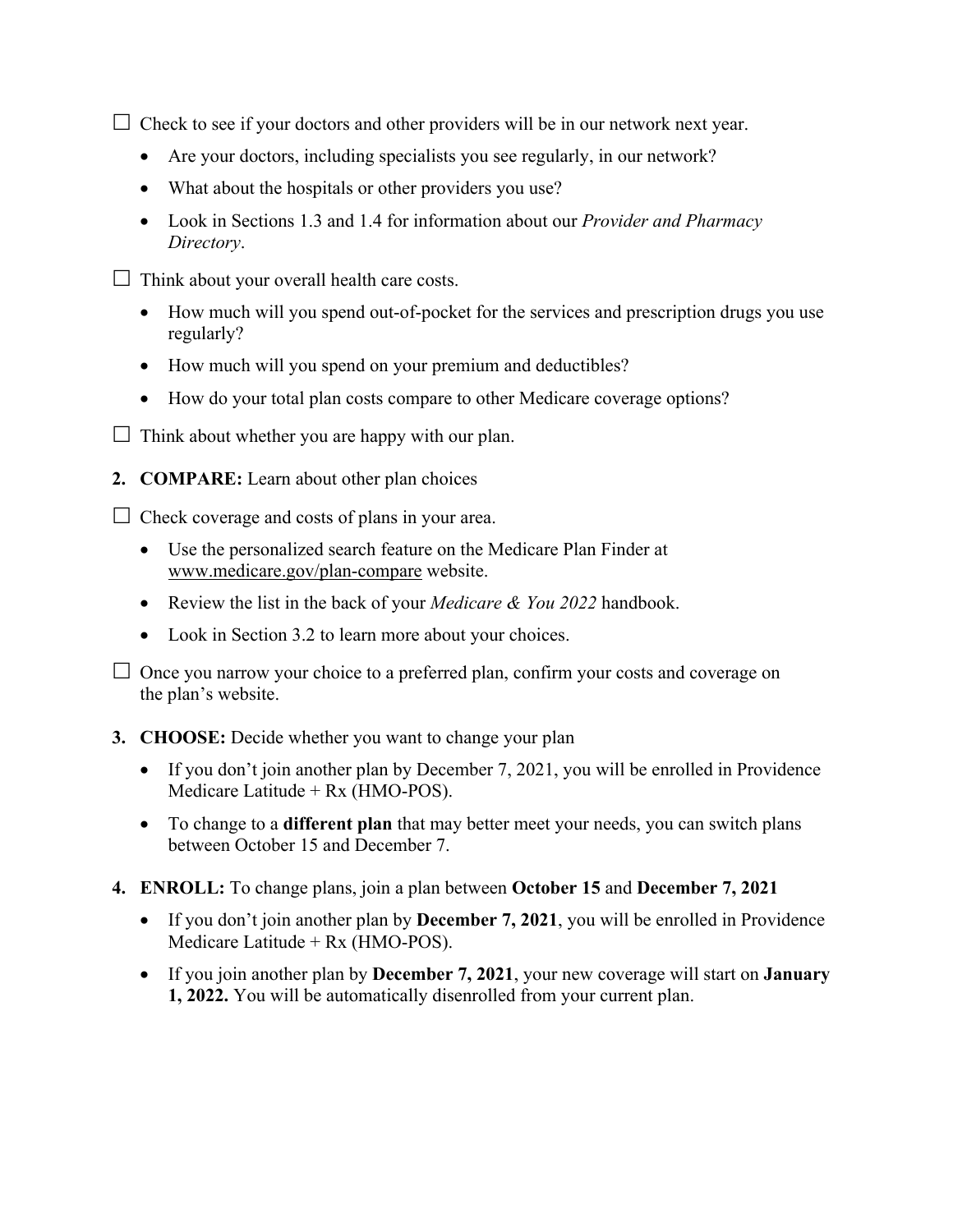### **Additional Resources**

- Please contact our Customer Service number at 503-574-8000 or 1-800-603-2340 for additional information. (TTY users should call 711.) Hours are 8 a.m. to 8 p.m. (Pacific Time), seven days a week.
- This information is available in a different format, including large print and braille.
- **Coverage under this Plan qualifies as Qualifying Health Coverage (QHC)** and satisfies the Patient Protection and Affordable Care Act's (ACA) individual shared responsibility requirement. Please visit the Internal Revenue Service (IRS) website at [www.irs.gov/Affordable-Care-Act/Individuals-and-Families](http://www.irs.gov/Affordable-Care-Act/Individuals-and-Families) for more information.

### **About Providence Medicare Latitude + Rx (HMO-POS)**

- Providence Medicare Advantage Plans is an HMO, HMO-POS and HMO SNP with Medicare and Oregon Health Plan contracts. Enrollment in Providence Medicare Advantage Plans depends on contract renewal.
- When this booklet says "we," "us," or "our," it means Providence Health Assurance. When it says "plan" or "our plan," it means Providence Medicare Latitude + Rx (HMO-POS).

H9047\_2022ANOC09\_M File & Use 09052021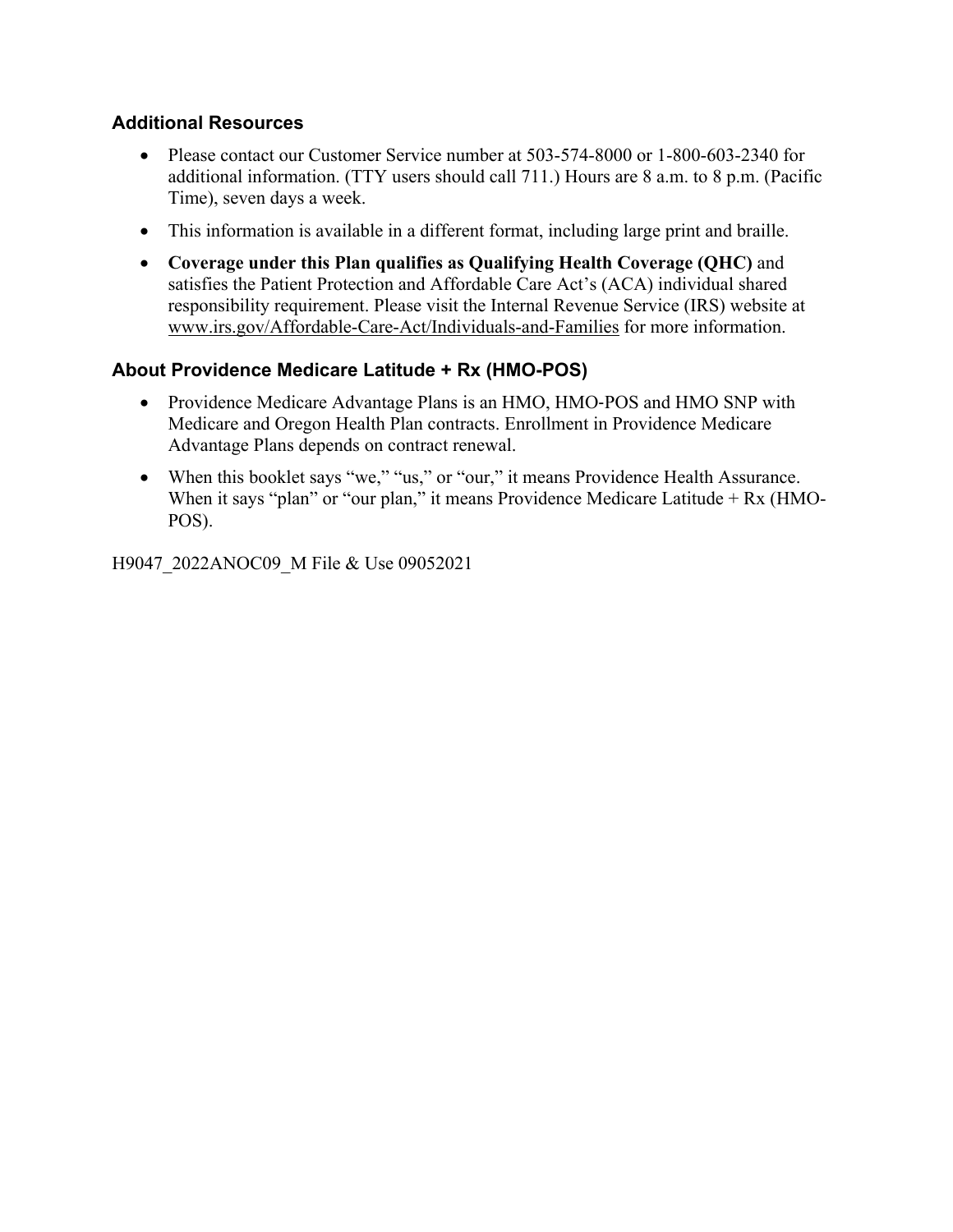### <span id="page-3-0"></span>**Summary of Important Costs for 2022**

The table below compares the 2021 costs and 2022 costs for Providence Medicare Latitude + Rx (HMO-POS) in several important areas. **Please note this is only a summary of changes**. A copy of the *Evidence of Coverage* is located on our website at [www.ProvidenceHealthAssurance.com](http://www.ProvidenceHealthAssurance.com). You may also call Customer Service to ask us to mail you an *Evidence of Coverage*.

| Cost                                                                                                                                           | 2021 (this year)                                                                                                                                                                                                                                                                                     | 2022 (next year)                                                                                                                                                                                                                                                                                     |
|------------------------------------------------------------------------------------------------------------------------------------------------|------------------------------------------------------------------------------------------------------------------------------------------------------------------------------------------------------------------------------------------------------------------------------------------------------|------------------------------------------------------------------------------------------------------------------------------------------------------------------------------------------------------------------------------------------------------------------------------------------------------|
| Monthly plan premium*<br>* Your premium may be higher or<br>lower than this amount. See<br>Section 1.1 for details.                            | \$195                                                                                                                                                                                                                                                                                                | \$195                                                                                                                                                                                                                                                                                                |
| Maximum out-of-pocket amount<br>This is the most you will pay<br>out-of-pocket for your covered<br>services.<br>(See Section 1.2 for details.) | \$5,500 when using your<br>in-network benefit<br>\$5,500 when using your<br>Point-of-Service (POS)<br>benefit                                                                                                                                                                                        | \$5,500 when using your<br>in-network benefit<br>\$5,500 when using your<br>Point-of-Service (POS)<br>benefit                                                                                                                                                                                        |
| <b>Doctor office visits</b>                                                                                                                    | Primary care visits in-<br>network:<br>\$10 copayment per visit<br>Primary care visits when<br>using your POS benefit:<br>\$25 copayment per visit<br>Specialist visits in-<br>network:<br>\$40 copayment per visit<br>Specialist visits when<br>using your POS benefit:<br>\$50 copayment per visit | Primary care visits in-<br>network:<br>\$10 copayment per visit<br>Primary care visits when<br>using your POS benefit:<br>\$25 copayment per visit<br>Specialist visits in-<br>network:<br>\$40 copayment per visit<br>Specialist visits when<br>using your POS benefit:<br>\$50 copayment per visit |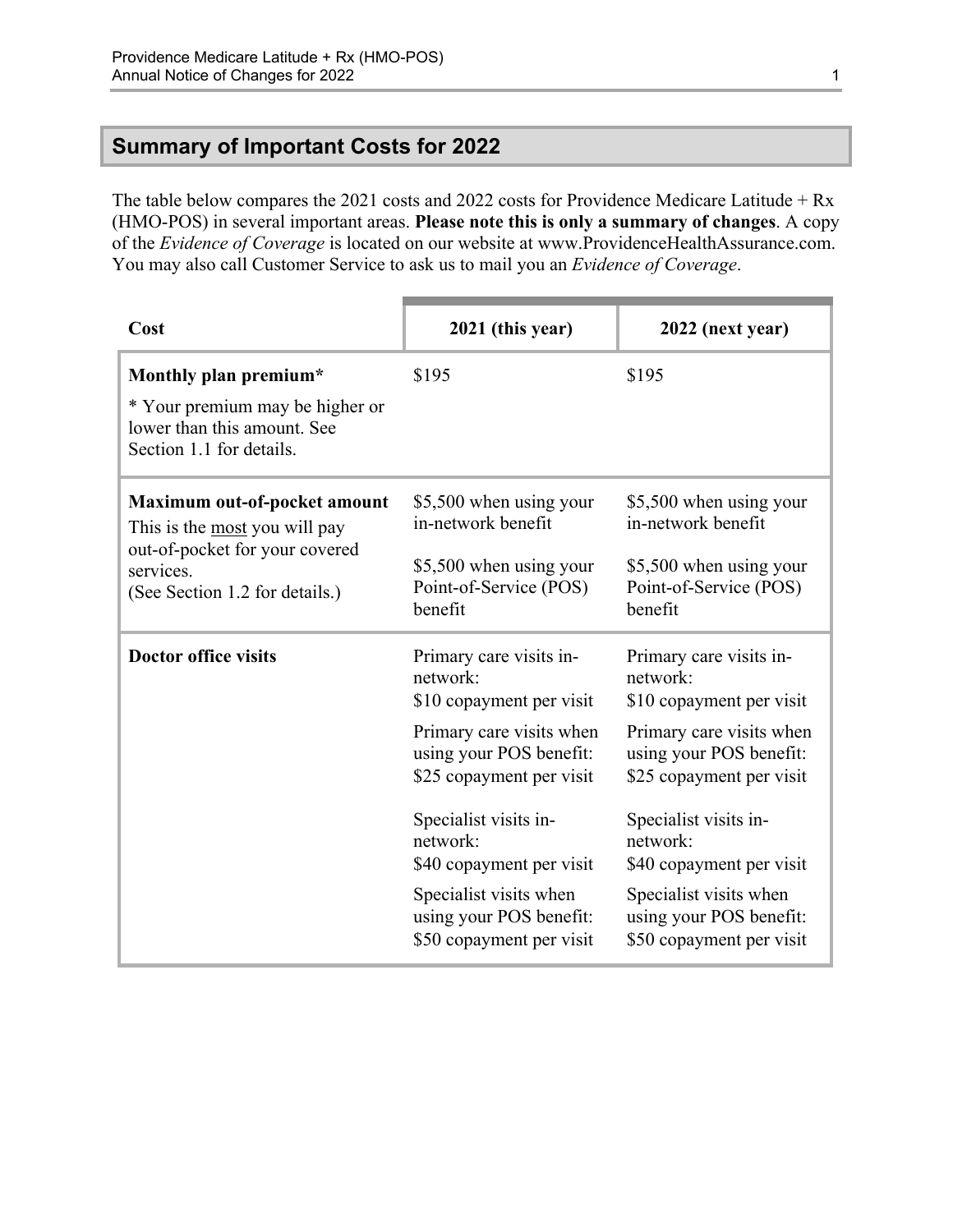| Cost                                                                                                                                                                                                                                                                                                                                                                                                                                                      | 2021 (this year)                                                                                                                                                                                                                            | 2022 (next year)                                                                                                                                                                                                                            |
|-----------------------------------------------------------------------------------------------------------------------------------------------------------------------------------------------------------------------------------------------------------------------------------------------------------------------------------------------------------------------------------------------------------------------------------------------------------|---------------------------------------------------------------------------------------------------------------------------------------------------------------------------------------------------------------------------------------------|---------------------------------------------------------------------------------------------------------------------------------------------------------------------------------------------------------------------------------------------|
| <b>Inpatient hospital stays</b><br>Includes inpatient acute, inpatient<br>rehabilitation, long-term care<br>hospitals and other types of<br>inpatient hospital services.<br>Inpatient hospital care starts the<br>day you are formally admitted to<br>the hospital with a doctor's order.<br>The day before you are discharged<br>is your last inpatient day.                                                                                             | Hospital stays in-<br>network:<br>\$275 copayment each day<br>for days 1-5 per<br>admission and there is no<br>coinsurance, copayment,<br>or deductible each day for<br>day 6 and beyond for<br>Medicare-covered<br>inpatient hospital care | Hospital stays in-<br>network:<br>\$275 copayment each day<br>for days 1-5 per<br>admission and there is no<br>coinsurance, copayment,<br>or deductible each day for<br>day 6 and beyond for<br>Medicare-covered<br>inpatient hospital care |
|                                                                                                                                                                                                                                                                                                                                                                                                                                                           | Hospital stays when<br>using your POS benefit:<br>30% of the total cost per<br>admission for Medicare-<br>covered inpatient hospital<br>care                                                                                                | Hospital stays when<br>using your POS benefit:<br>30% of the total cost per<br>admission for Medicare-<br>covered inpatient hospital<br>care                                                                                                |
| <b>Part D prescription drug</b><br>coverage                                                                                                                                                                                                                                                                                                                                                                                                               | Deductible: \$120                                                                                                                                                                                                                           | Deductible: \$120                                                                                                                                                                                                                           |
| (See Section 1.6 for details.)                                                                                                                                                                                                                                                                                                                                                                                                                            | Copayment/Coinsurance<br>during the Initial<br>Coverage Stage:                                                                                                                                                                              | Copayment/Coinsurance<br>during the Initial<br>Coverage Stage:                                                                                                                                                                              |
|                                                                                                                                                                                                                                                                                                                                                                                                                                                           | Drug Tier 1: \$0 per<br>$\bullet$<br>prescription at a<br>preferred network<br>pharmacy or \$12 per<br>prescription at a<br>network pharmacy                                                                                                | Drug Tier 1: \$0 per<br>prescription at a<br>preferred network<br>pharmacy or \$12 per<br>prescription at a<br>network pharmacy                                                                                                             |
| To find out which drugs are Select<br>Insulins, review the most recent<br>Drug List we provided<br>electronically. You can identify<br>Select Insulins by looking in the<br>formulary. They are indicated by<br>"SI" in the Requirements/Limits<br>section of the formulary. If you<br>have questions about the Drug List,<br>you can also call Customer Service<br>(Phone numbers for Customer)<br>Service are found in Section 7.1 of<br>this booklet). | Drug Tier 2: \$10 per<br>$\bullet$<br>prescription at a<br>preferred network<br>pharmacy or \$20 per<br>prescription at a<br>network pharmacy<br>Additional coverage<br>for Select Insulins not<br>available                                | Drug Tier 2: \$10 per<br>prescription at a<br>preferred network<br>pharmacy or \$20 per<br>prescription at a<br>network pharmacy<br>\$10-\$20 for Select<br>Insulins per month                                                              |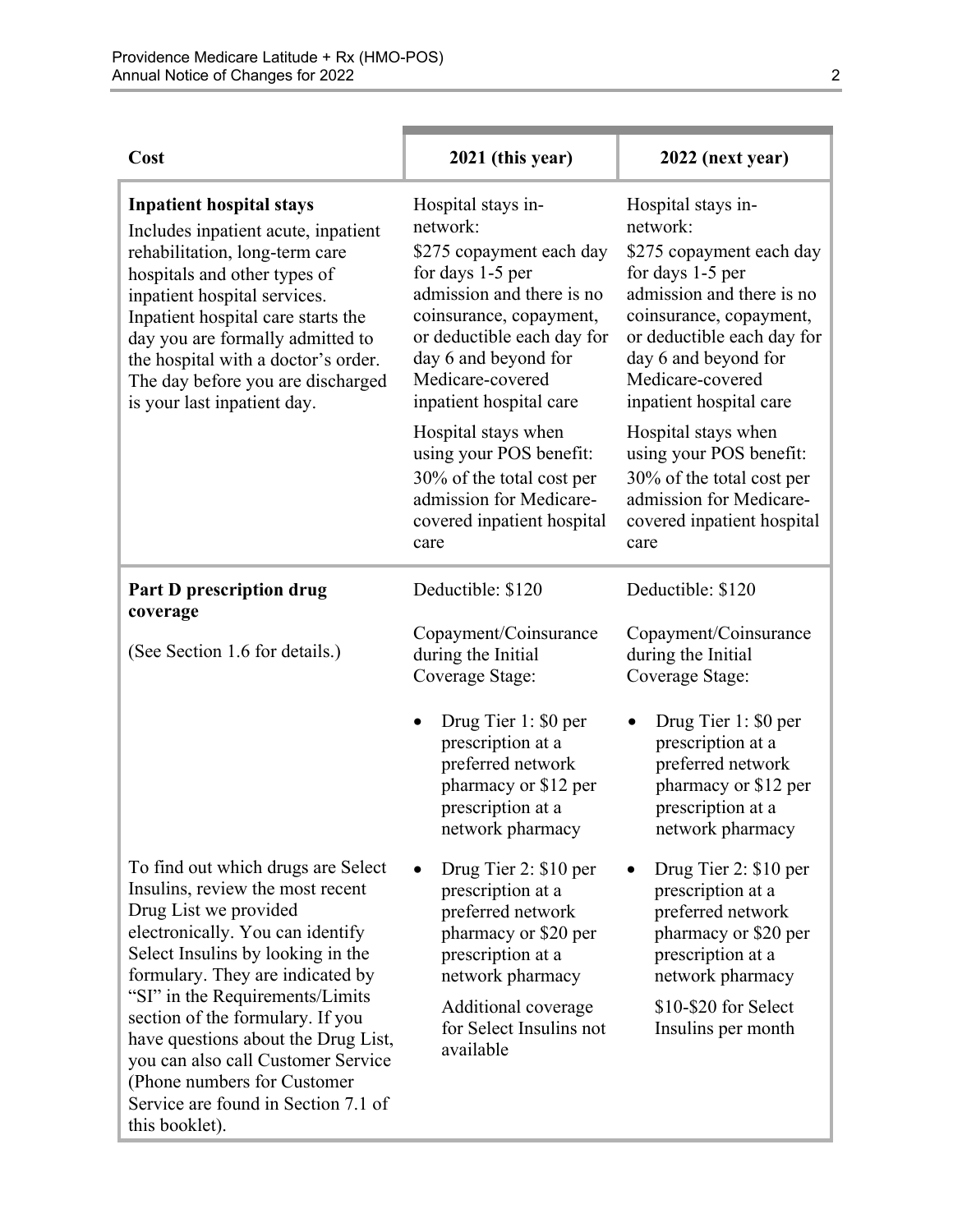| Cost | 2021 (this year)                                                                                                                    | 2022 (next year)                                                                                                                    |
|------|-------------------------------------------------------------------------------------------------------------------------------------|-------------------------------------------------------------------------------------------------------------------------------------|
|      | Drug Tier 3: \$45 per<br>prescription at a<br>preferred network<br>pharmacy or \$47 per<br>prescription at a<br>network pharmacy    | Drug Tier 3: \$45 per<br>prescription at a<br>preferred network<br>pharmacy or \$47 per<br>prescription at a<br>network pharmacy    |
|      | Additional coverage<br>for Select Insulins not<br>available                                                                         | \$35 for Select<br>Insulins per month                                                                                               |
|      | Drug Tier 4: \$90 per<br>prescription at a<br>preferred network<br>pharmacy or \$100 per<br>prescription at a<br>network pharmacy   | Drug Tier 4: \$90 per<br>prescription at a<br>preferred network<br>pharmacy or \$100 per<br>prescription at a<br>network pharmacy   |
|      | Drug Tier 5: $30\%$ of<br>the total cost at a<br>preferred network<br>pharmacy or 30% of<br>the total cost at a<br>network pharmacy | Drug Tier 5: $30\%$ of<br>the total cost at a<br>preferred network<br>pharmacy or 30% of<br>the total cost at a<br>network pharmacy |
|      | Drug Tier 6: Not<br>covered                                                                                                         | Drug Tier 6: \$0 per<br>prescription at a<br>preferred network<br>pharmacy or \$0 per<br>prescription at a<br>network pharmacy      |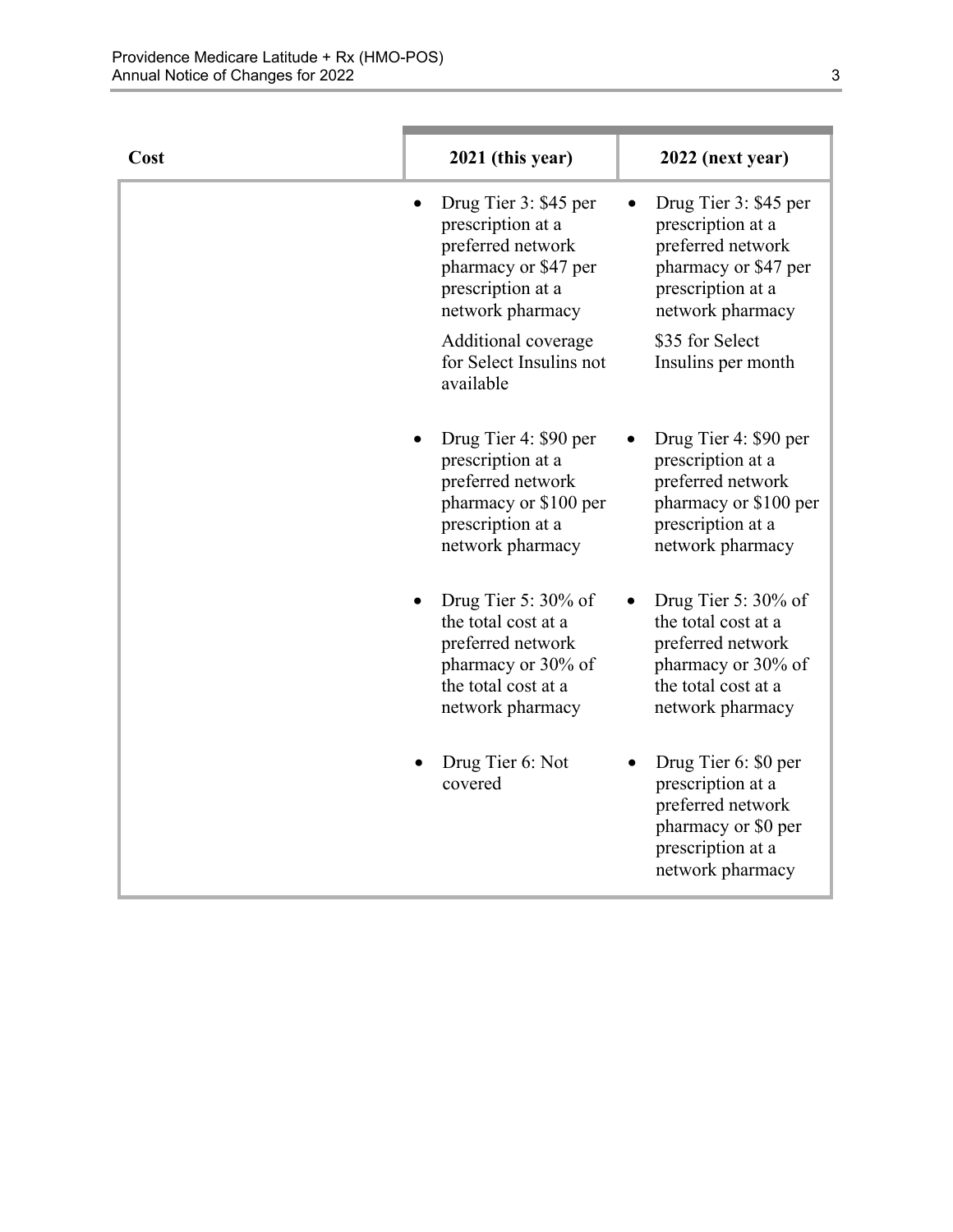# *Annual Notice of Changes* **for 2022 Table of Contents**

| <b>SECTION 1</b> |                                                                                     |  |
|------------------|-------------------------------------------------------------------------------------|--|
|                  |                                                                                     |  |
|                  |                                                                                     |  |
|                  |                                                                                     |  |
|                  |                                                                                     |  |
|                  |                                                                                     |  |
|                  |                                                                                     |  |
| <b>SECTION 2</b> |                                                                                     |  |
| <b>SECTION 3</b> |                                                                                     |  |
|                  | Section 3.1 – If you want to stay in Providence Medicare Latitude + Rx (HMO-POS) 20 |  |
|                  |                                                                                     |  |
| <b>SECTION 4</b> |                                                                                     |  |
| <b>SECTION 5</b> | Programs That Offer Free Counseling about Medicare 21                               |  |
| <b>SECTION 6</b> | Programs That Help Pay for Prescription Drugs21                                     |  |
| <b>SECTION 7</b> |                                                                                     |  |
|                  | Section 7.1 – Getting Help from Providence Medicare Latitude + Rx (HMO-POS)22       |  |
|                  |                                                                                     |  |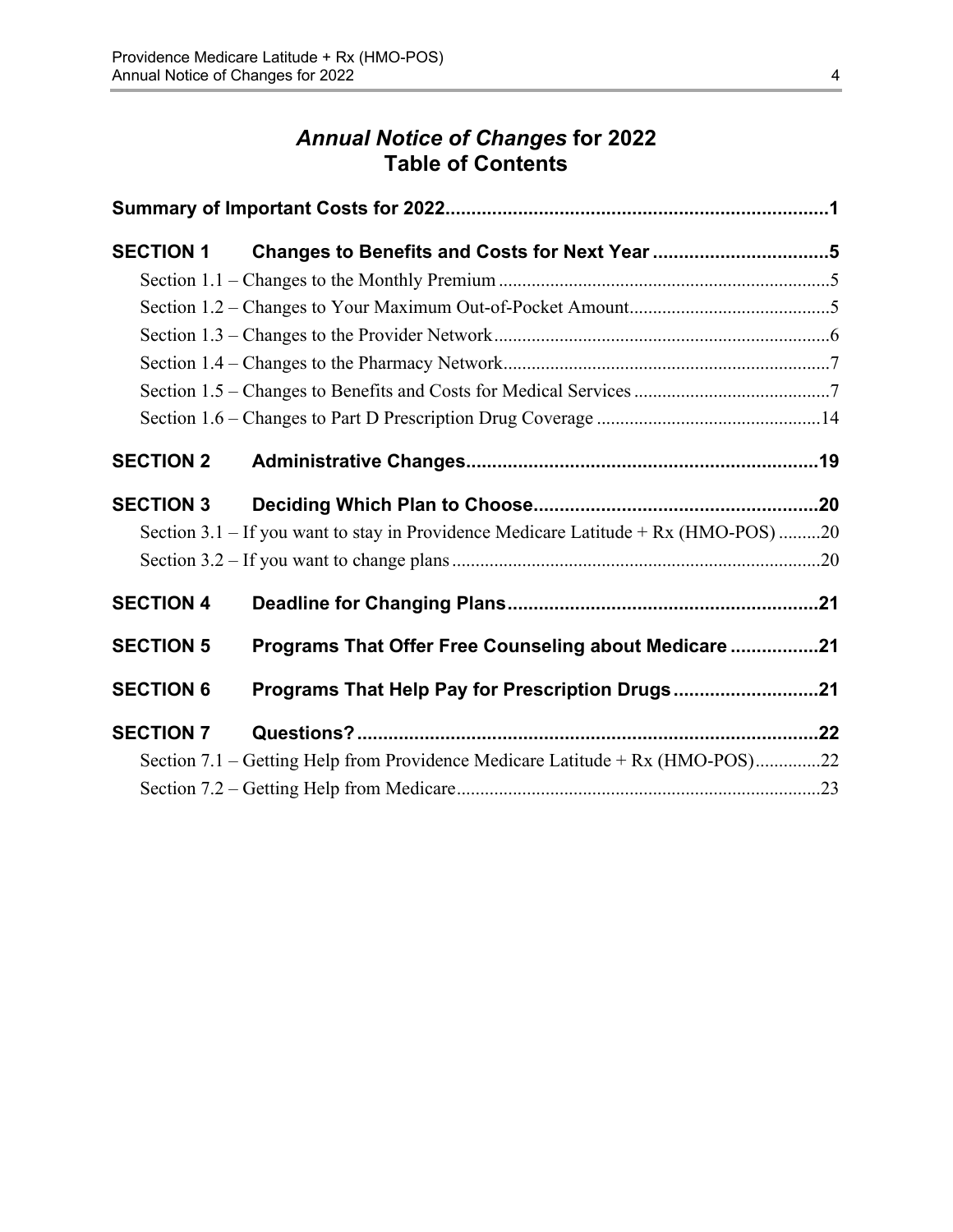### <span id="page-7-0"></span>**SECTION 1 Changes to Benefits and Costs for Next Year**

### <span id="page-7-1"></span>**Section 1.1 – Changes to the Monthly Premium**

| Cost                                                              | 2021 (this year)                         | 2022 (next year)                                        |
|-------------------------------------------------------------------|------------------------------------------|---------------------------------------------------------|
| <b>Monthly premium</b>                                            | \$195                                    | \$195                                                   |
| (You must also continue to pay your)<br>Medicare Part B premium.) |                                          | There is no change for<br>the upcoming benefit<br>year. |
| <b>Optional Supplemental Dental</b><br>Coverage monthly premium   | Providence Dental<br>Basic<br>\$33.70    | Providence Dental<br>Basic<br>\$32.50                   |
| <b>Optional Supplemental Dental</b><br>Coverage monthly premium   | Providence Dental<br>Enhanced<br>\$46.50 | Providence Dental<br>Enhanced<br>\$45.10                |

- Your monthly plan premium will be *more* if you are required to pay a lifetime Part D late enrollment penalty for going without other drug coverage that is at least as good as Medicare drug coverage (also referred to as "creditable coverage") for 63 days or more.
- If you have a higher income, you may have to pay an additional amount each month directly to the government for your Medicare prescription drug coverage.
- Your monthly premium will be *less* if you are receiving "Extra Help" with your prescription drug costs. Please see Section 6 regarding "Extra Help" from Medicare.

### <span id="page-7-2"></span>**Section 1.2 – Changes to Your Maximum Out-of-Pocket Amount**

 amount, you generally pay nothing for covered services for the rest of the year. To protect you, Medicare requires all health plans to limit how much you pay "out-of-pocket" during the year. This limit is called the "maximum out-of-pocket amount." Once you reach this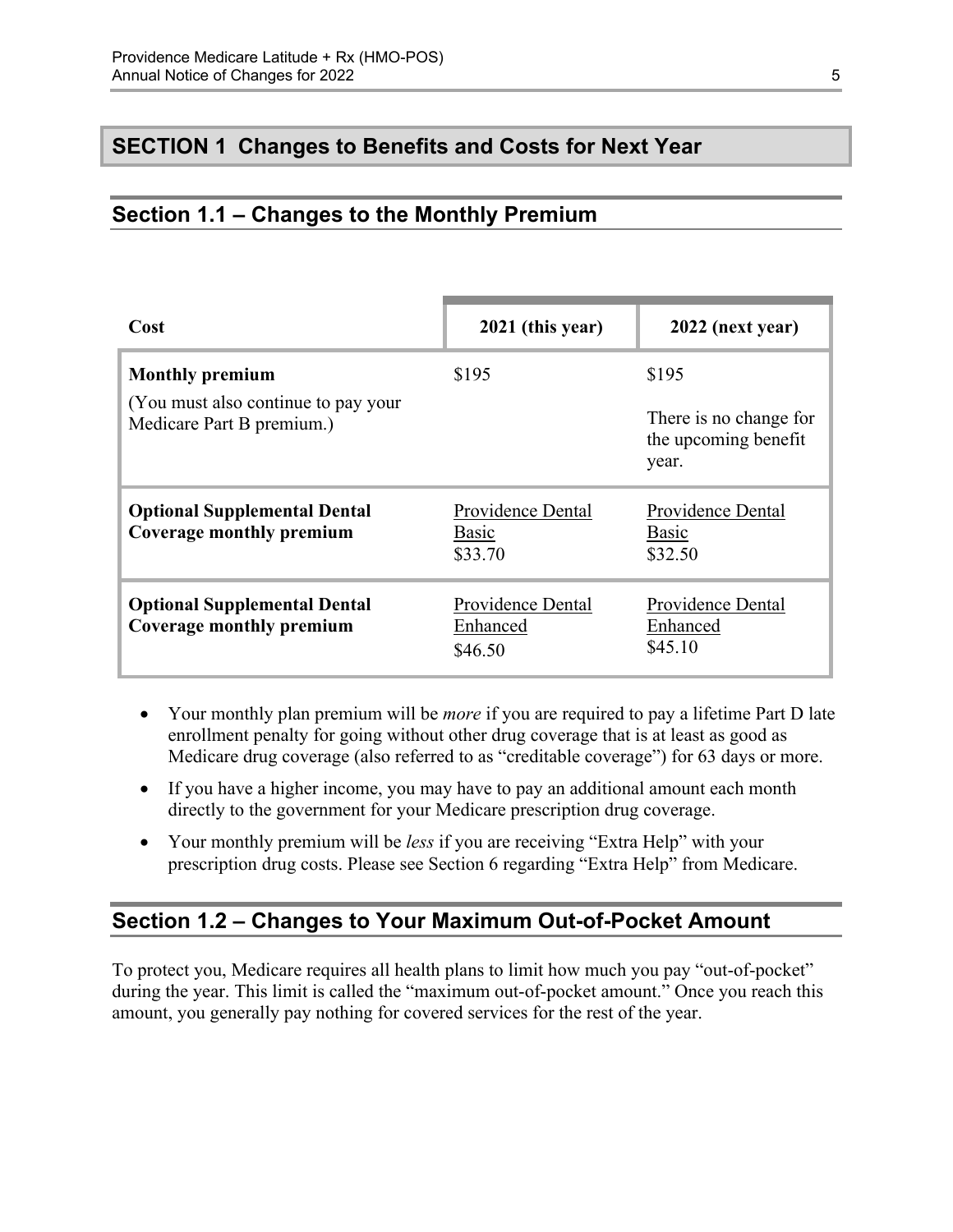| Cost                                                                                                                                                                                                                                                                       | 2021 (this year)                             | 2022 (next year)                                                                                                                                                                                                                                                                                                            |
|----------------------------------------------------------------------------------------------------------------------------------------------------------------------------------------------------------------------------------------------------------------------------|----------------------------------------------|-----------------------------------------------------------------------------------------------------------------------------------------------------------------------------------------------------------------------------------------------------------------------------------------------------------------------------|
| Maximum out-of-pocket amount<br>Your costs for covered medical<br>services (such as copays) count<br>toward your maximum out-of-<br>pocket amount. Your plan premium<br>and your costs for prescription<br>drugs do not count toward your<br>maximum out-of-pocket amount. | \$5,500 In-Network<br>\$5,500 Out-of-Network | \$5,500 In-Network<br>\$5,500 Out-of-Network<br>Once you have paid<br>\$5,500 out-of-pocket for<br>covered services from in-<br>network or out-of-<br>network providers, you<br>will pay nothing for your<br>covered services for the<br>rest of the calendar year.<br>There is no change for the<br>upcoming benefit year. |

# <span id="page-8-0"></span>**Section 1.3 – Changes to the Provider Network**

 **to see if your providers (primary care provider, specialists, hospitals, etc.) are in our**  There are changes to our network of providers for next year. An updated *Provider and Pharmacy Directory* is located on our website at [www.ProvidenceHealthAssurance.com/findaprovider.](http://www.ProvidenceHealthAssurance.com/findaprovider) You may also call Customer Service for updated provider information or to ask us to mail you a *Provider and Pharmacy Directory*. **Please review the 2022** *Provider and Pharmacy Directory*  **network**.

It is important that you know that we may make changes to the hospitals, doctors and specialists (providers) that are part of your plan during the year. There are a number of reasons why your provider might leave your plan, but if your doctor or specialist does leave your plan, you have certain rights and protections summarized below:

- Even though our network of providers may change during the year, we must furnish you with uninterrupted access to qualified doctors and specialists.
- We will make a good faith effort to provide you with at least 30 days' notice that your provider is leaving our plan so that you have time to select a new provider.
- We will assist you in selecting a new qualified provider to continue managing your health care needs.
- If you are undergoing medical treatment you have the right to request, and we will work with you to ensure, that the medically necessary treatment you are receiving is not interrupted.
- If you believe we have not furnished you with a qualified provider to replace your previous provider or that your care is not being appropriately managed, you have the right to file an appeal of our decision.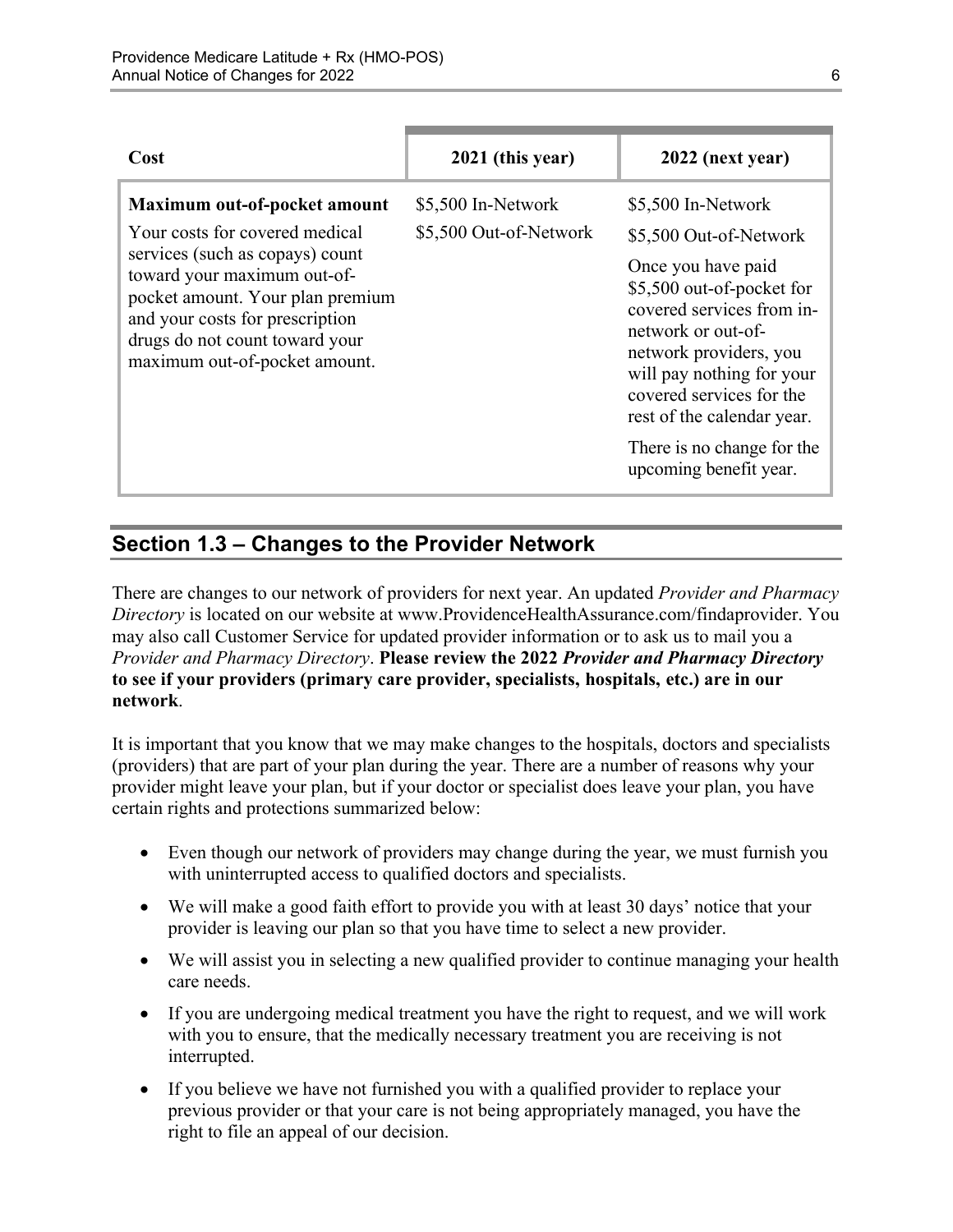If you find out your doctor or specialist is leaving your plan, please contact us so we can assist you in finding a new provider to manage your care.

### <span id="page-9-0"></span>**Section 1.4 – Changes to the Pharmacy Network**

Amounts you pay for your prescription drugs may depend on which pharmacy you use. Medicare drug plans have a network of pharmacies. In most cases, your prescriptions are covered *only* if they are filled at one of our network pharmacies. Our network includes pharmacies with preferred cost sharing, which may offer you lower cost sharing than the standard cost sharing offered by other network pharmacies for some drugs.

There are changes to our network of pharmacies for next year. An updated *Provider and Pharmacy Directory* is located on our website at

[www.ProvidenceHealthAssurance.com/findaprovider](http://www.ProvidenceHealthAssurance.com/findaprovider). You may also call Customer Service for updated provider information or to ask us to mail you a *Provider and Pharmacy Directory*. **Please review the 2022** *Provider and Pharmacy Directory* **to see which pharmacies are in our network**.

### <span id="page-9-1"></span>**Section 1.5 – Changes to Benefits and Costs for Medical Services**

We are changing our coverage for certain medical services next year. The information below describes these changes. For details about the coverage and costs for these services, see Chapter 4, *Medical Benefits Chart (what is covered and what you pay)*, in your *2022 Evidence of Coverage.* 

#### **Opioid treatment program services**

Members of our plan with opioid use disorder (OUD) can receive coverage of services to treat OUD through an Opioid Treatment Program (OTP) which includes the following services:

- U.S. Food and Drug Administration (FDA)-approved opioid agonist and antagonist medication-assisted treatment (MAT) medications.
- Dispensing and administration of MAT medications (if applicable)
- Substance use counseling
- Individual and group therapy
- Toxicology testing
- Intake activities
- Periodic assessments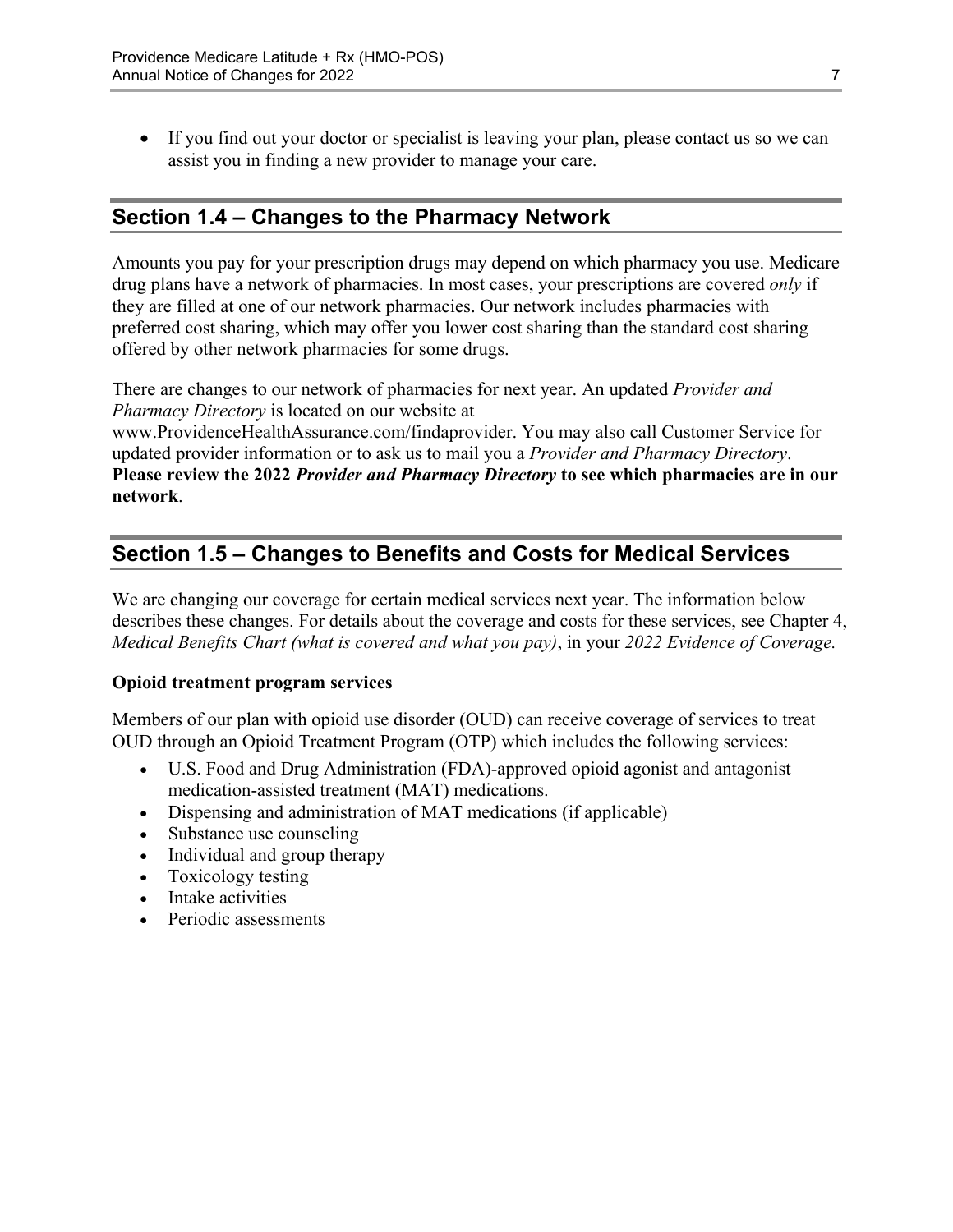| Cost                                                    | 2021 (this year)                                                                                          | 2022 (next year)                                                                                                                                                                                         |
|---------------------------------------------------------|-----------------------------------------------------------------------------------------------------------|----------------------------------------------------------------------------------------------------------------------------------------------------------------------------------------------------------|
| <b>Dental services (embedded</b><br>routine preventive) | <b>In-Network and Out-of-</b><br><b>Network</b><br>Routine preventive dental<br>services are not covered. | <b>In-Network</b><br>You pay a \$15 copayment for<br>each preventive dental visit<br>where any of the following<br>covered services are<br>completed:                                                    |
|                                                         |                                                                                                           | Two evaluations in total<br>per calendar year<br>including a maximum of<br>one comprehensive<br>evaluation per 36 months<br>and one limited oral<br>evaluation per 12 months<br>Two cleanings (excluding |
|                                                         |                                                                                                           | periodontal cleanings) per<br>calendar year<br>Any combination of<br>bitewing x-rays, two per<br>calendar year or one full<br>mouth diagnostic x-ray,<br>for a total of two                              |
|                                                         |                                                                                                           | Emergency palliative<br>treatment (only if no<br>services other than exam<br>and x-rays were<br>performed on the same<br>date of service)                                                                |
|                                                         |                                                                                                           | <b>Out-of-Network</b><br>Out-of-network services are<br>not covered for routine<br>preventive dental.                                                                                                    |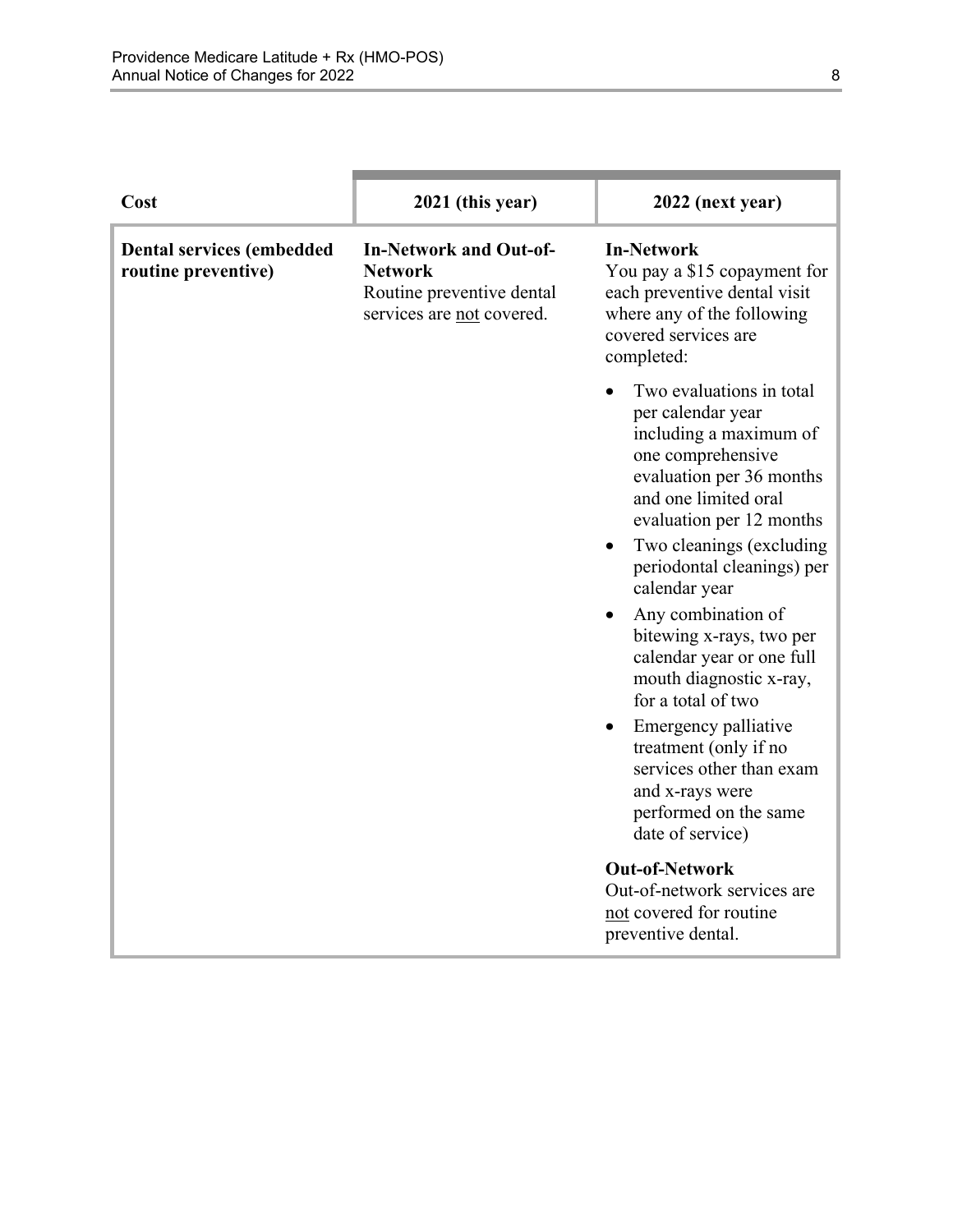| Cost                               | 2021 (this year)                                                                                                                                                                                                                                                                                                                   | 2022 (next year)                                                                                                                                                                                                                                                                                                                                                                                           |
|------------------------------------|------------------------------------------------------------------------------------------------------------------------------------------------------------------------------------------------------------------------------------------------------------------------------------------------------------------------------------|------------------------------------------------------------------------------------------------------------------------------------------------------------------------------------------------------------------------------------------------------------------------------------------------------------------------------------------------------------------------------------------------------------|
| <b>Fitness benefit</b>             | <b>In-Network</b><br>The Silver&Fit® Healthy<br>Aging and Exercise Program<br>is offered to eligible<br>Medicare Advantage<br>beneficiaries. The following<br>choices are available to you<br>at no cost: You can select one<br>fitness center membership,<br>one Stay Fit Kit, and one<br>Home Fitness Kit each<br>benefit year.  | <b>In-Network</b><br>The Silver&Fit® Healthy<br>Aging and Exercise Program<br>is offered to eligible<br>Medicare Advantage<br>beneficiaries. The following<br>choices are available to you<br>at no cost: You can select one<br>fitness center membership<br>and one Home Fitness Kit<br>each benefit year.<br>You also have access to the<br>Premium Fitness Network for<br>an additional cost per month. |
|                                    | <b>Out-of-Network</b><br>Out-of-network services are<br>not covered for the fitness<br>benefit.                                                                                                                                                                                                                                    | <b>Out-of-Network</b><br>Out-of-network services are<br>not covered for the fitness<br>benefit.                                                                                                                                                                                                                                                                                                            |
| <b>Health and wellness classes</b> | <b>In-Network</b><br>Health and wellness includes<br>educational classes on the<br>topics of weight<br>management, stress<br>reduction, fall prevention,<br>pain education, osteoporosis,<br>yoga, childbirth, smoking<br>cessation, progressive<br>disorders, and nutrition<br>offered at participating<br>Providence facilities. | <b>In-Network</b><br>Health and wellness includes<br>educational classes on the<br>topics of weight<br>management, stress<br>reduction, fall prevention,<br>pain education, urinary<br>incontinence-pelvic floor,<br>osteoporosis, yoga, smoking<br>cessation, progressive<br>disorders and nutrition. You<br>may access classes offered<br>virtually through<br>participating facilities.                 |
|                                    | You have an allowance of<br>\$500 for health and wellness<br>classes.                                                                                                                                                                                                                                                              | You have an unlimited<br>allowance for health and<br>wellness classes.                                                                                                                                                                                                                                                                                                                                     |
|                                    | <b>Out-of-Network</b><br>Out-of-network services are<br>not covered for health and<br>wellness classes.                                                                                                                                                                                                                            | <b>Out-of-Network</b><br>Out-of-network services are<br>not covered for health and<br>wellness classes.                                                                                                                                                                                                                                                                                                    |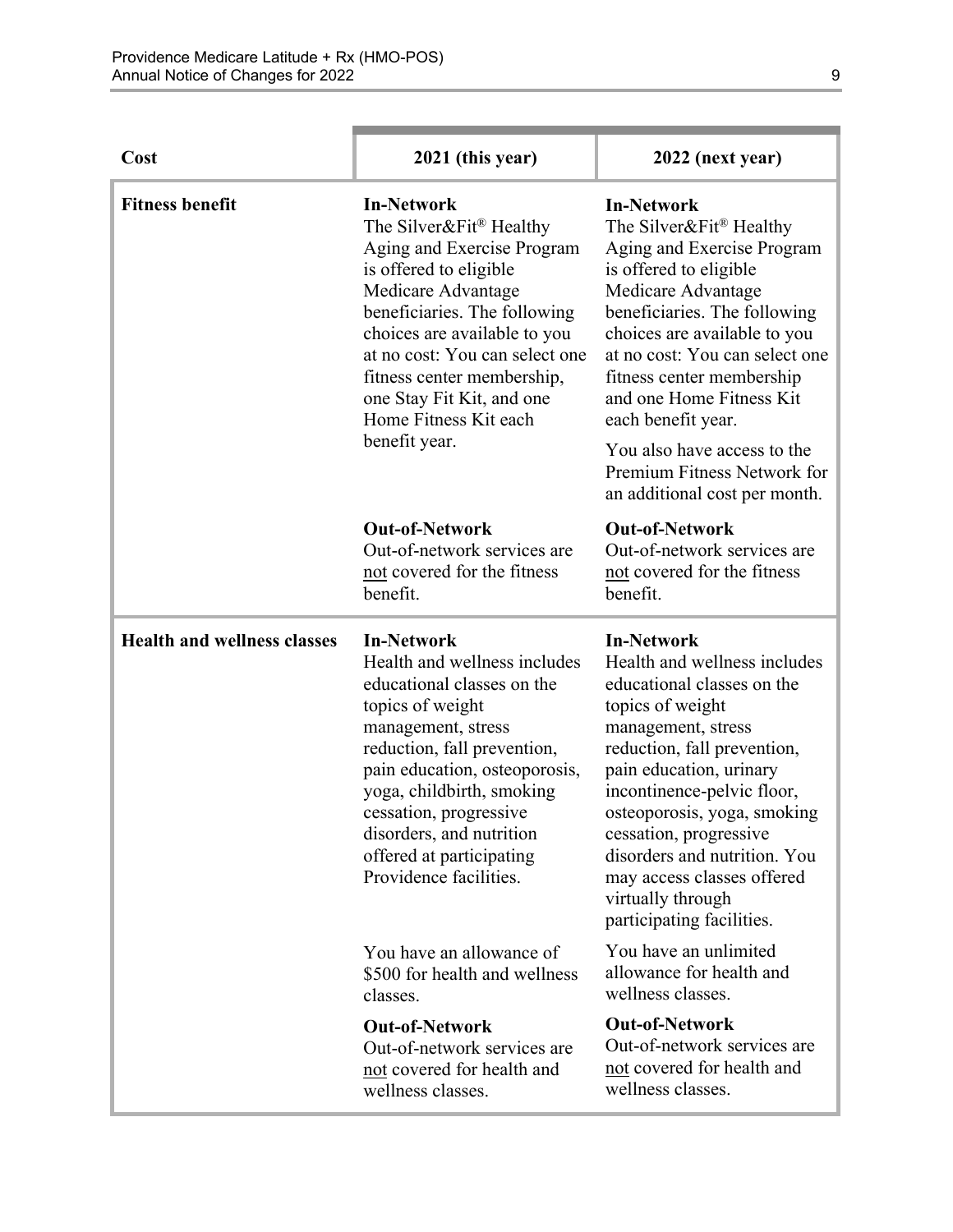| Cost                                            | 2021 (this year)                                                                                                                                                                                                                   | 2022 (next year)                                                                                                                                                                                                                                       |
|-------------------------------------------------|------------------------------------------------------------------------------------------------------------------------------------------------------------------------------------------------------------------------------------|--------------------------------------------------------------------------------------------------------------------------------------------------------------------------------------------------------------------------------------------------------|
| <b>Hearing aids</b>                             | <b>In-Network</b><br>This benefit is administered<br>by TruHearing                                                                                                                                                                 | <b>In-Network</b><br>This benefit is administered<br>by TruHearing                                                                                                                                                                                     |
|                                                 | Hearing Aid purchases<br>include:<br>3 provider visits within<br>first year of hearing aid<br>purchase<br>45-day trial period<br>٠<br>3-year extended warranty<br>48 batteries per aid for<br>$\bullet$<br>non-rechargeable models | Hearing Aid purchases<br>include:<br>First year of follow-up<br>provider visits<br>60-day trial period<br>3-year extended warranty<br>80 batteries per aid for<br>$\bullet$<br>non-rechargeable models                                                 |
|                                                 | <b>Out-of-Network</b><br>Out-of-network services are<br>not covered for hearing aids.                                                                                                                                              | <b>Out-of-Network</b><br>Out-of-network services are<br>not covered for hearing aids.                                                                                                                                                                  |
| Meal delivery program<br>(non-Medicare-covered) | <b>In-Network and Out-of-</b><br><b>Network</b><br>Meal delivery program is not<br>covered.                                                                                                                                        | <b>In-Network</b><br>There is no coinsurance,<br>copayment, or deductible for<br>non-Medicare-covered meal<br>delivery program.<br>(two meals per day for 14<br>days (total of 28 meals),<br>immediately following each<br>inpatient hospitalization). |
|                                                 |                                                                                                                                                                                                                                    | There is no plan coverage<br>limit.                                                                                                                                                                                                                    |
|                                                 |                                                                                                                                                                                                                                    | <b>Out-of-Network</b><br>Out-of-network services are<br>not covered for non-<br>Medicare-covered meal<br>delivery program.                                                                                                                             |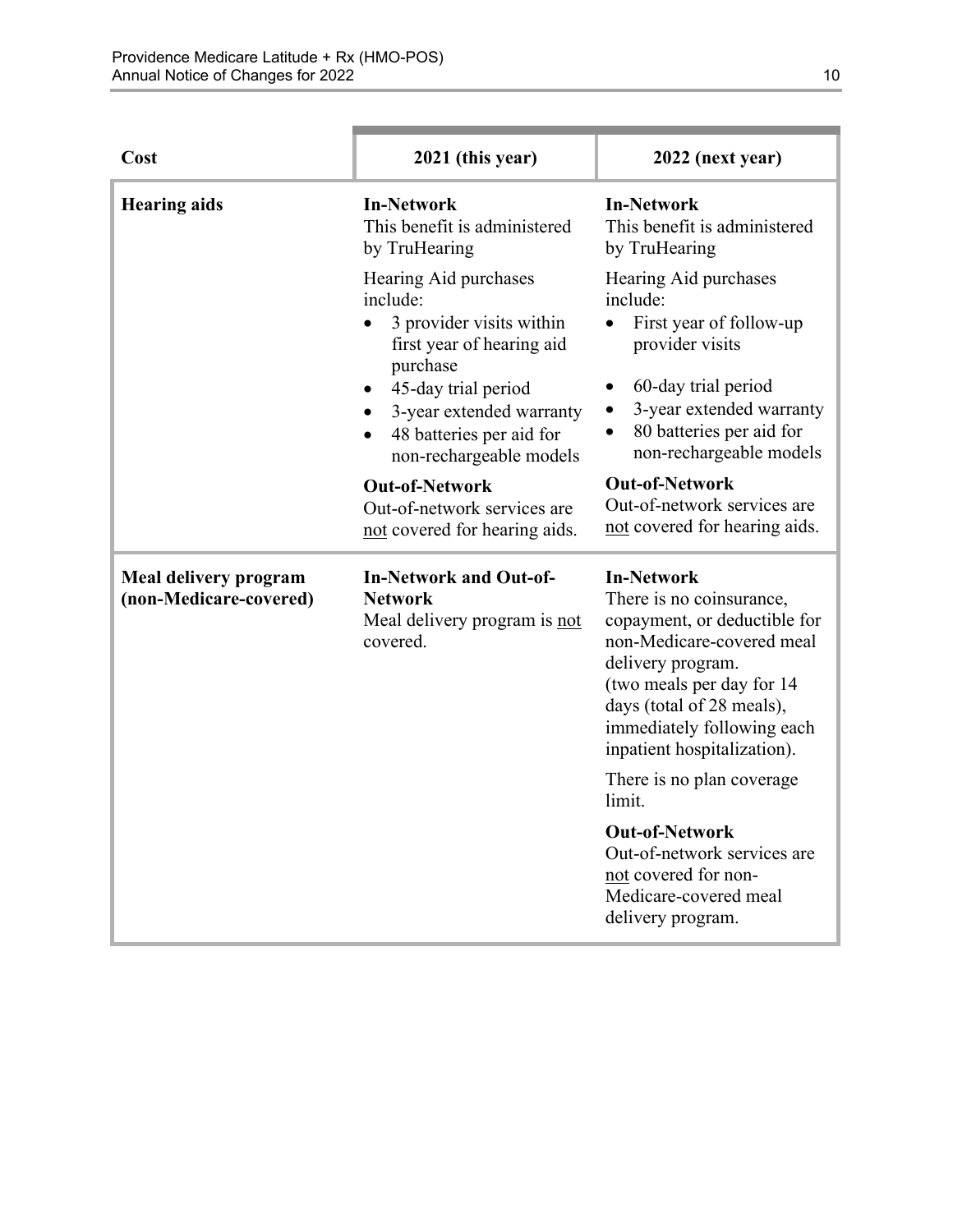| Cost                                                                                                                              | 2021 (this year)                                                                                                                                                                                                                        | 2022 (next year)                                                                                                                                                                                                                                                                                                                                                                               |
|-----------------------------------------------------------------------------------------------------------------------------------|-----------------------------------------------------------------------------------------------------------------------------------------------------------------------------------------------------------------------------------------|------------------------------------------------------------------------------------------------------------------------------------------------------------------------------------------------------------------------------------------------------------------------------------------------------------------------------------------------------------------------------------------------|
| <b>Opioid treatment program</b><br>services                                                                                       | <b>In-Network</b><br>You pay a \$10 copayment in<br>primary care setting and a<br>\$40 copayment in specialty<br>care setting for each<br>Medicare-covered opioid<br>treatment program services<br>visit.                               | <b>In-Network</b><br>There is no coinsurance,<br>copayment, or deductible for<br>services with an Opioid<br>treatment provider enrolled<br>with Medicare. You pay a<br>\$10 copayment in primary<br>care setting and you pay a<br>\$40 copayment in specialty<br>care setting for each<br>Medicare-covered opioid<br>treatment program services<br>visit.                                      |
| <b>Optional Providence Dental</b><br><b>Basic</b><br>(this optional supplemental<br>benefit is available for an<br>extra premium) | <b>In-Network</b><br>You pay 0% of the total cost<br>for covered preventive and<br>diagnostic services, including<br>exams, cleanings, and x-rays.<br>You pay 50% of the total cost<br>for comprehensive dental<br>diagnostic services. | <b>In-Network</b><br>You pay 0% of the total cost<br>for covered preventive and<br>diagnostic services, including<br>exams, cleanings, and x-rays.<br>You pay 50% of the total cost<br>for comprehensive dental<br>diagnostic services.<br>The list of services covered<br>by your plan has changed, for<br>a full list of covered services<br>please see your <i>Evidence of</i><br>Coverage. |
|                                                                                                                                   | <b>Out-of-Network</b><br>You pay 20% of the total cost<br>for covered preventive and<br>diagnostic services, including<br>exams, cleanings, and x-rays.                                                                                 | <b>Out-of-Network</b><br>You pay 20% of the total cost<br>for covered preventive and<br>diagnostic services, including<br>exams, cleanings, and x-rays.                                                                                                                                                                                                                                        |
|                                                                                                                                   | You pay 60% of the total cost<br>for comprehensive dental<br>diagnostic services.                                                                                                                                                       | You pay 60% of the total cost<br>for comprehensive dental<br>diagnostic services.                                                                                                                                                                                                                                                                                                              |
|                                                                                                                                   |                                                                                                                                                                                                                                         | The list of services covered<br>by your plan has changed, for<br>a full list of covered services<br>please see your <i>Evidence of</i><br>Coverage.                                                                                                                                                                                                                                            |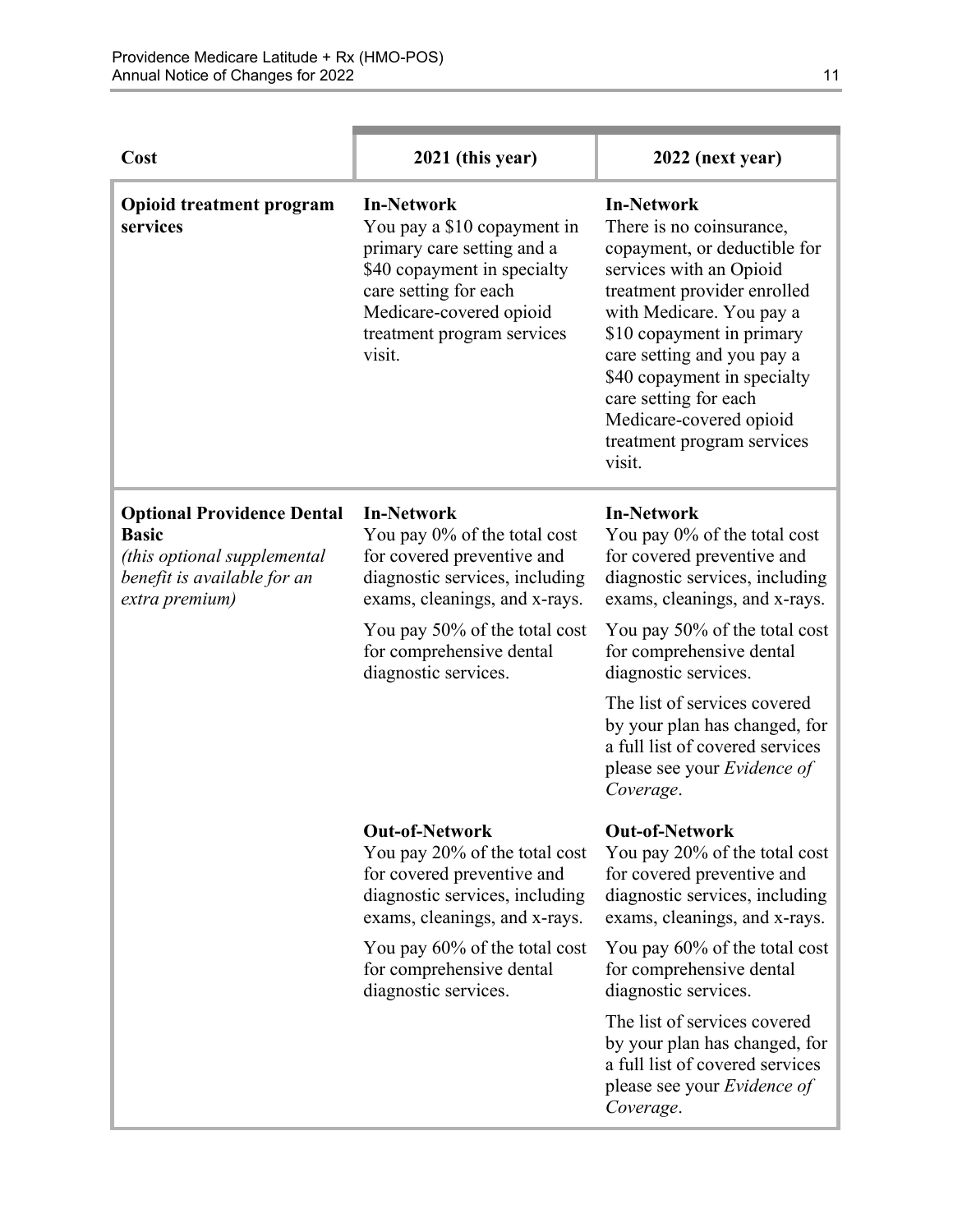| Cost                                                                                                                                 | 2021 (this year)                                                                                                                                                  | 2022 (next year)                                                                                                                                                      |
|--------------------------------------------------------------------------------------------------------------------------------------|-------------------------------------------------------------------------------------------------------------------------------------------------------------------|-----------------------------------------------------------------------------------------------------------------------------------------------------------------------|
| <b>Optional Providence Dental</b><br><b>Enhanced</b><br>(this optional supplemental<br>benefit is available for an<br>extra premium) | <b>In-Network</b><br>You pay 0% of the total cost<br>for covered preventive and<br>diagnostic services, including<br>exams, cleanings, and x-rays.                | <b>In-Network</b><br>You pay 0% of the total cost<br>for covered preventive and<br>diagnostic services, including<br>exams, cleanings, and x-rays.                    |
|                                                                                                                                      | You pay 50% of the total cost<br>for comprehensive dental<br>diagnostic services.                                                                                 | You pay 50% of the total cost<br>for comprehensive dental<br>diagnostic services.                                                                                     |
|                                                                                                                                      |                                                                                                                                                                   | The list of services covered<br>by your plan has changed, for<br>a full list of covered services<br>please see your Evidence of<br>Coverage.                          |
|                                                                                                                                      | <b>Out-of-Network</b><br>You pay 20% of the total cost<br>for covered preventive and<br>diagnostic services, including<br>exams, cleanings, and x-rays.           | <b>Out-of-Network</b><br>You pay 20% of the total cost<br>for covered preventive and<br>diagnostic services, including<br>exams, cleanings, and x-rays.               |
|                                                                                                                                      | You pay 60% of the total cost<br>for comprehensive dental<br>diagnostic services.                                                                                 | You pay 60% of the total cost<br>for comprehensive dental<br>diagnostic services.                                                                                     |
|                                                                                                                                      |                                                                                                                                                                   | The list of services covered<br>by your plan has changed, for<br>a full list of covered services<br>please see your Evidence of<br>Coverage.                          |
| Other health care<br>professionals (e.g., nurse<br>practitioner; physician<br>assistant)                                             | <b>In-Network</b><br>You pay a \$10 copayment in<br>primary care setting and a<br>\$40 copayment in specialty<br>care setting for each<br>Medicare-covered visit. | <b>In-Network</b><br>You pay a \$0-\$10 copayment<br>in primary care setting and a<br>\$40 copayment in specialty<br>care setting for each<br>Medicare-covered visit. |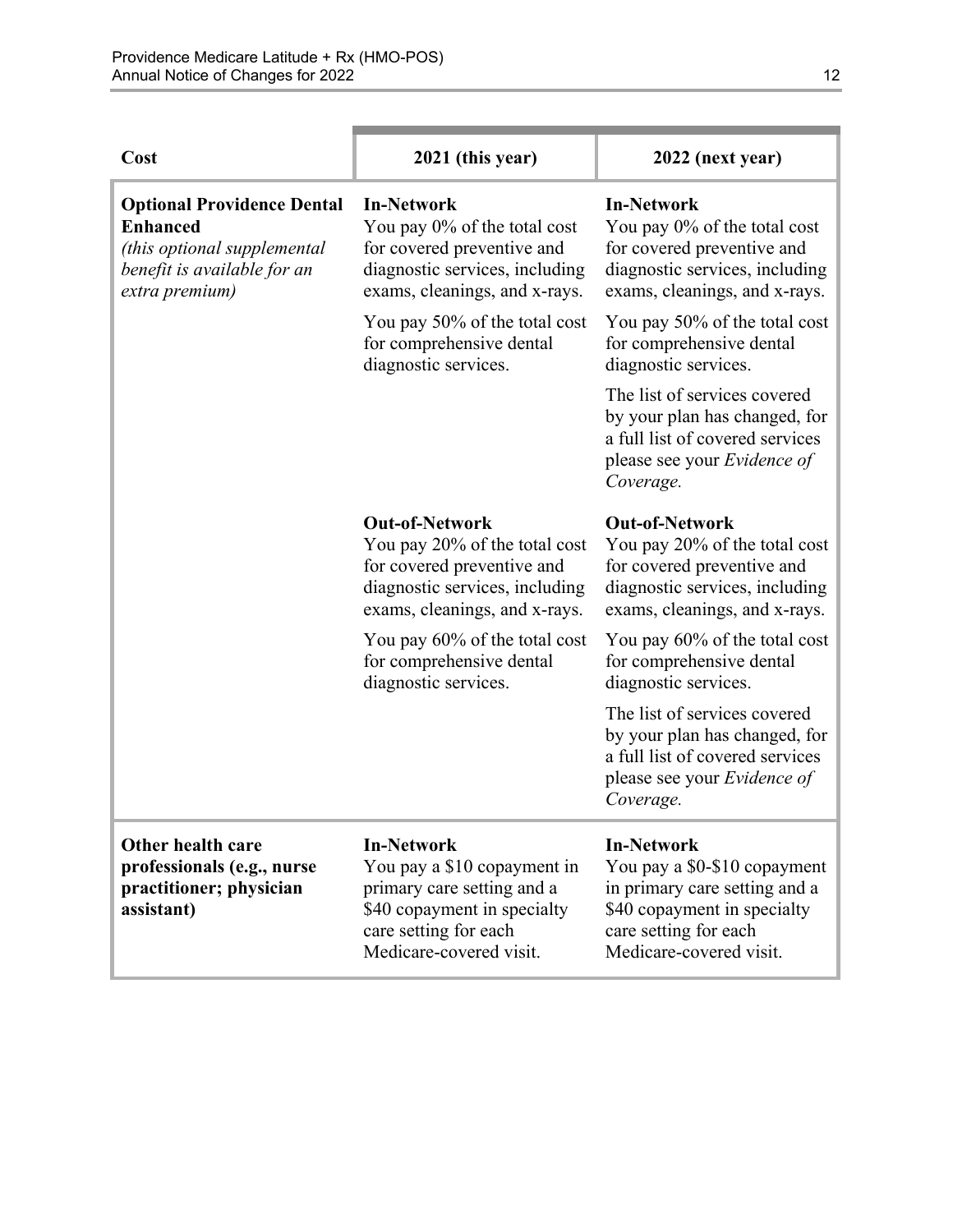| Cost                                                       | 2021 (this year)                                                                                                             | 2022 (next year)                                                                                                                                                                                                                            |
|------------------------------------------------------------|------------------------------------------------------------------------------------------------------------------------------|---------------------------------------------------------------------------------------------------------------------------------------------------------------------------------------------------------------------------------------------|
| Over-the-counter (OTC)<br>items                            | <b>In-Network and Out-of-</b><br><b>Network</b><br>Over-the-counter items are<br>not covered.                                | <b>In-Network</b><br>There is no coinsurance,<br>copayment, or deductible for<br>over-the-counter items and<br>nicotine replacement therapy.                                                                                                |
|                                                            |                                                                                                                              | You receive a credit of \$175<br>every 3 months. You can<br>purchase from a catalog via<br>phone, web, or mail through<br>Medline. Unused credit<br>amounts carry over to the<br>next quarterly period and<br>expire on 12/31 of each year. |
|                                                            |                                                                                                                              | <b>Out-of-Network</b><br>Out-of-network services are<br>not covered for over-the-<br>counter items and nicotine<br>replacement therapy.                                                                                                     |
| <b>Personal Emergency</b><br><b>Response System (PERS)</b> | <b>In-Network and Out-of-</b><br><b>Network</b><br>Personal Emergency<br>Response System (PERS)<br>services are not covered. | <b>In-Network</b><br>There is no coinsurance,<br>copayment, or deductible for<br>Personal Emergency<br>Response System (PERS)<br>services.                                                                                                  |
|                                                            |                                                                                                                              | <b>Out-of-Network</b><br>Out-of-network services are<br>not covered for Personal<br><b>Emergency Response System</b><br>(PERS) services.                                                                                                    |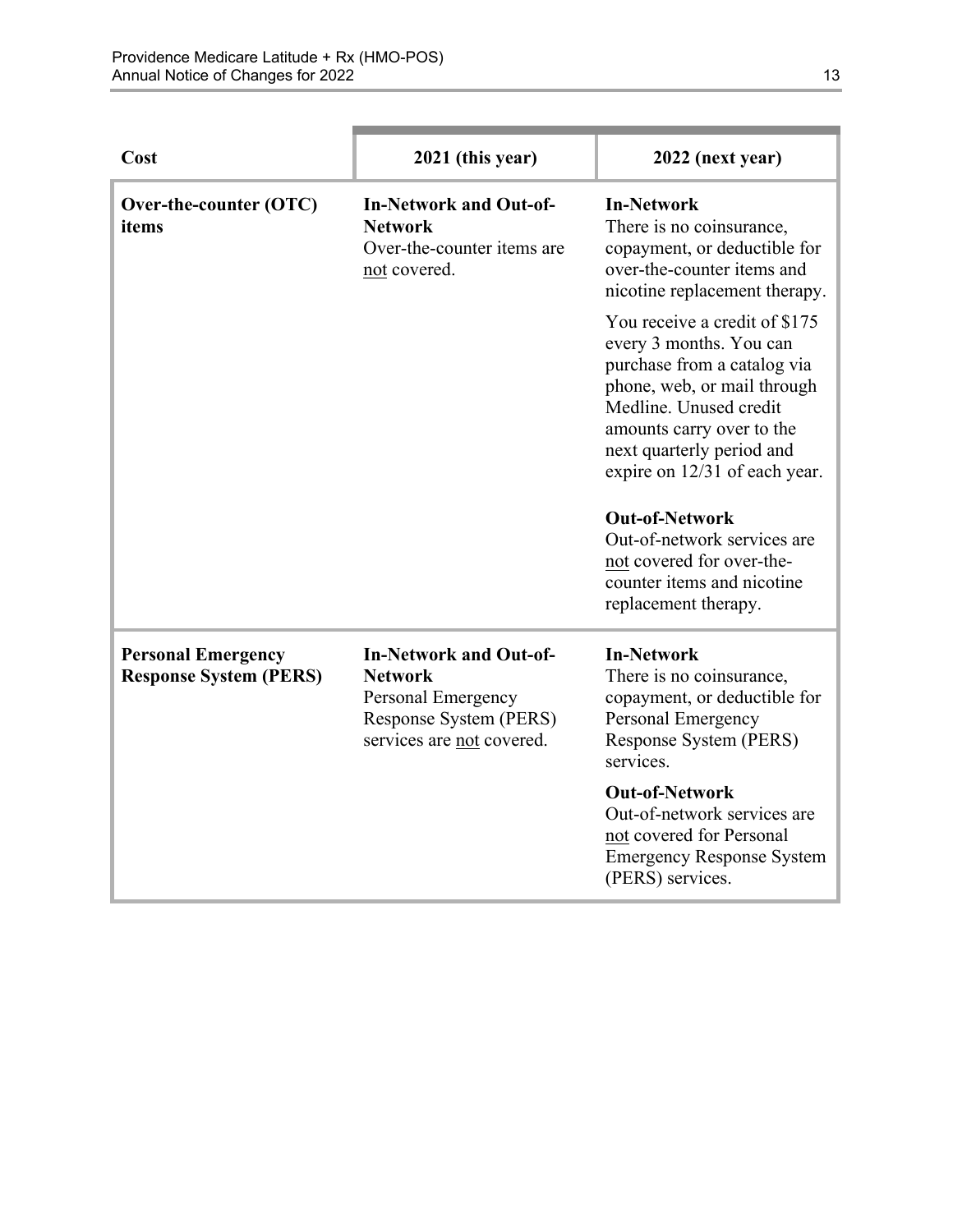| Cost                            | 2021 (this year)                                                                                                                                                                         | 2022 (next year)                                                                                                                                                                             |
|---------------------------------|------------------------------------------------------------------------------------------------------------------------------------------------------------------------------------------|----------------------------------------------------------------------------------------------------------------------------------------------------------------------------------------------|
| <b>Routine hearing services</b> | <b>In-Network and Out-of-</b><br><b>Network</b><br>Routine hearing aid<br>fitting/evaluation visits are<br>not covered.                                                                  | <b>In-Network</b><br>This benefit is administered<br>by TruHearing                                                                                                                           |
|                                 |                                                                                                                                                                                          | There is no coinsurance,<br>copayment, or deductible for<br>routine hearing aid<br>fitting/evaluation visits.                                                                                |
|                                 |                                                                                                                                                                                          | <b>Out-of-Network</b><br>Out-of-network services are<br>not covered for routine<br>hearing aid fitting/evaluation<br>visits.                                                                 |
| <b>Telehealth</b>               | <b>In-Network</b><br>You pay a \$10 copayment in<br>primary care setting and a<br>\$40 copayment in specialty<br>care setting for additional<br>Medicare-covered telehealth<br>services. | <b>In-Network</b><br>You pay a \$0-\$10 copayment<br>in primary care setting and a<br>\$40 copayment in specialty<br>care setting for additional<br>Medicare-covered telehealth<br>services. |

# <span id="page-16-0"></span>**Section 1.6 – Changes to Part D Prescription Drug Coverage**

#### **Changes to Our Drug List**

Our list of covered drugs is called a Formulary or "Drug List." A copy of our Drug List is provided electronically.

We made changes to our Drug List, including changes to the drugs we cover and changes to the restrictions that apply to our coverage for certain drugs. **Review the Drug List to make sure your drugs will be covered next year and to see if there will be any restrictions.** 

If you are affected by a change in drug coverage, you can:

- **Work with your doctor (or other prescriber) and ask the plan to make an exception**  to cover the drug.
	- o To learn what you must do to ask for an exception, see Chapter 9 of your *E*v*idence of Coverage (What to do if you have a problem or complaint (coverage decisions, appeals, complaints))* or call Customer Service.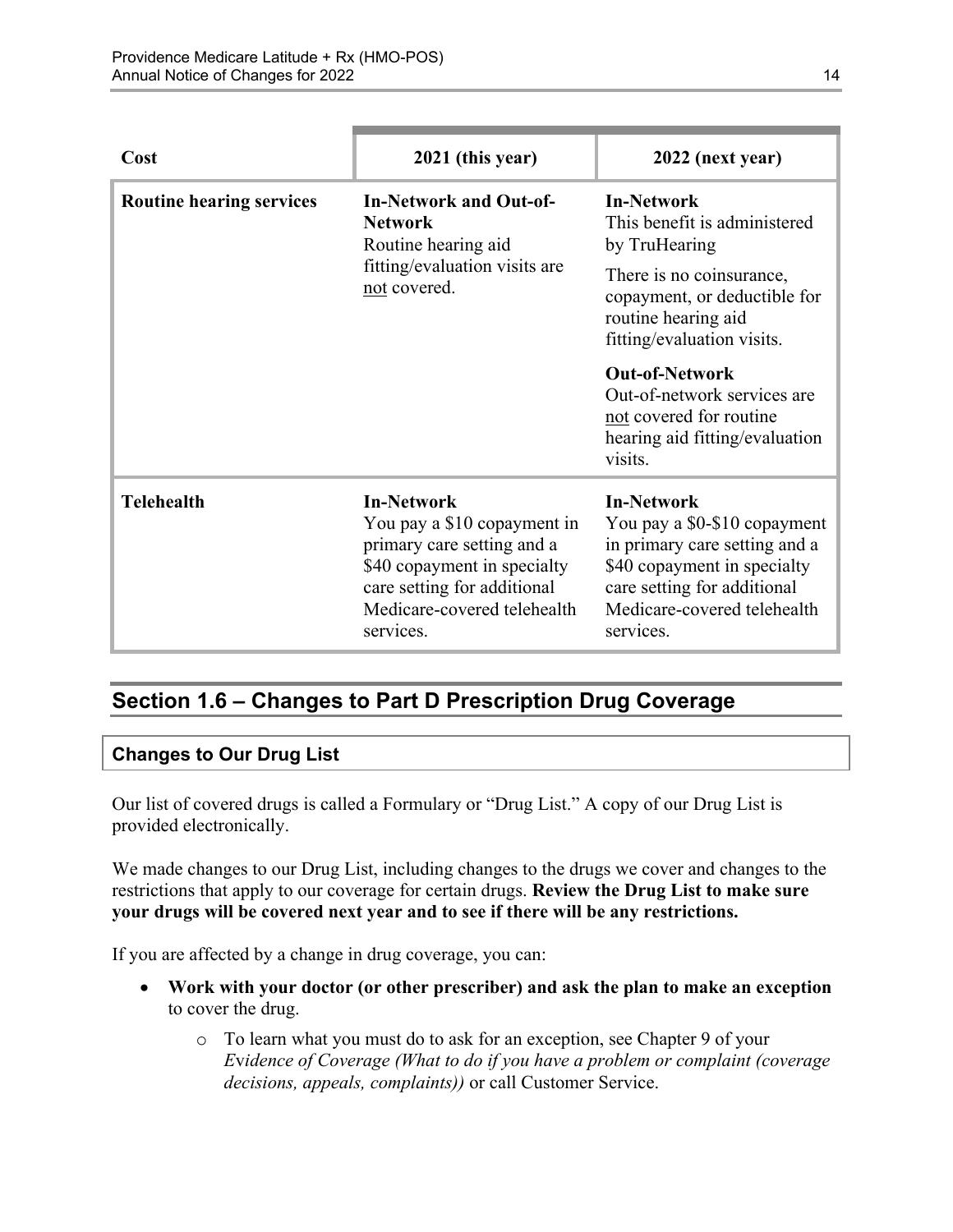**Work with your doctor (or other prescriber) to find a different drug** that we cover. You can call Customer Service to ask for a list of covered drugs that treat the same medical condition.

 Section 5.2 of the *Evidence of Coverage.*) During the time when you are getting a temporary In some situations, we are required to cover a temporary supply of a non-formulary drug in the first 90 days of the plan year or the first 90 days of membership to avoid a gap in therapy. (To learn more about when you can get a temporary supply and how to ask for one, see Chapter 5, supply of a drug, you should talk with your doctor to decide what to do when your temporary supply runs out. You can either switch to a different drug covered by the plan or ask the plan to make an exception for you and cover your current drug.

If you had an approved formulary exception during the previous year, a new request may need to be submitted for the current year. To see if you need a new formulary exception request, you may call Customer Service.

Most of the changes in the Drug List are new for the beginning of each year. However, during the year, we might make other changes that are allowed by Medicare rules.

When we make these changes to the Drug List during the year, you can still work with your doctor (or other prescriber) and ask us to make an exception to cover the drug. We will also continue to update our online Drug List as scheduled and provide other required information to reflect drug changes. (To learn more about changes we may make to the Drug List, see Chapter 5, Section 6 of the Evidence of Coverage.)

### **Changes to Prescription Drug Costs**

*Note:* If you are in a program that helps pay for your drugs ("Extra Help"), **the information about costs for Part D prescription drugs may not apply to you.** We have included a separate insert, called the "Evidence of Coverage Rider for People Who Get Extra Help Paying for Prescription Drugs" (also called the "Low Income Subsidy Rider" or the "LIS Rider"), which tells you about your drug costs. If you receive "Extra Help" and didn't receive this insert with this packet, please call Customer Service and ask for the "LIS Rider."

There are four "drug payment stages." How much you pay for a Part D drug depends on which drug payment stage you are in. (You can look in Chapter 6, Section 2 of your *Evidence of Coverage* for more information about the stages.)

The information below shows the changes for next year to the first two stages – the Yearly Deductible Stage and the Initial Coverage Stage. (Most members do not reach the other two stages – the Coverage Gap Stage or the Catastrophic Coverage Stage. To get information about your costs in these stages, look at Chapter 6, Sections 6 and 7, in the *Evidence of Coverage*, which is located on our website at [www.ProvidenceHealthAssurance.com.](http://www.ProvidenceHealthAssurance.com) You may also call Customer Service to ask us to mail you an *Evidence of Coverage*.)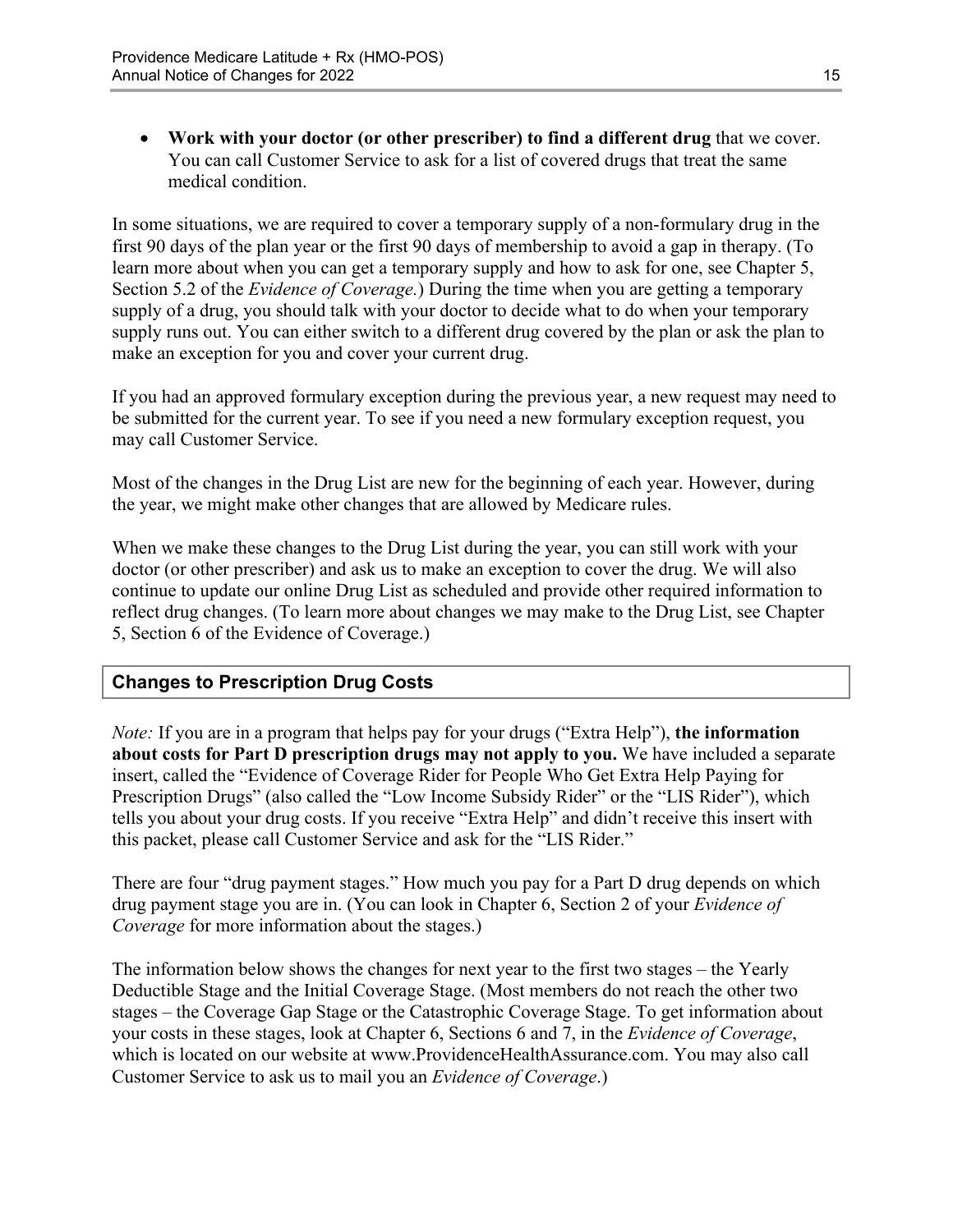### **Changes to the Deductible Stage**

| 2021 (this year)                                                                                                                                                                                                                                                                                                                                                                                                                                                                            | 2022 (next year)                                                                                                                                                                                                                                                                                                                                                                                                                                                                                                                                                                                                 |
|---------------------------------------------------------------------------------------------------------------------------------------------------------------------------------------------------------------------------------------------------------------------------------------------------------------------------------------------------------------------------------------------------------------------------------------------------------------------------------------------|------------------------------------------------------------------------------------------------------------------------------------------------------------------------------------------------------------------------------------------------------------------------------------------------------------------------------------------------------------------------------------------------------------------------------------------------------------------------------------------------------------------------------------------------------------------------------------------------------------------|
| The deductible is \$120.                                                                                                                                                                                                                                                                                                                                                                                                                                                                    | The deductible is \$120.                                                                                                                                                                                                                                                                                                                                                                                                                                                                                                                                                                                         |
| During this stage, you pay<br>\$0 per prescription cost<br>sharing for drugs on Tier 1<br>and \$10 per prescription<br>cost sharing for drugs on<br>Tier 2 from a <i>preferred</i><br>retail pharmacy; \$12 per<br>prescription cost sharing<br>for drugs on Tier 1 and<br>\$20 per prescription cost<br>sharing for drugs on Tier 2<br>from a <i>standard</i> retail<br>pharmacy; and the full<br>cost of drugs on Tier 3, 4,<br>and 5 until you have<br>reached the yearly<br>deductible. | During this stage, you pay<br>\$0 per prescription cost<br>sharing for drugs on Tier<br>1, \$10 per prescription<br>cost sharing for drugs on<br>Tier 2, and \$0 per<br>prescription cost sharing<br>for drugs on Tier 6 from a<br><i>preferred</i> retail pharmacy;<br>\$12 per prescription cost<br>sharing for drugs on Tier<br>1, \$20 per prescription<br>cost sharing for drugs on<br>Tier 2, and \$0 per<br>prescription cost sharing<br>for drugs on Tier 6 from a<br>standard retail pharmacy;<br>and the full cost of drugs<br>on Tier 3, 4, and 5 until<br>you have reached the<br>yearly deductible. |
|                                                                                                                                                                                                                                                                                                                                                                                                                                                                                             | There is no deductible for<br>Providence Medicare<br>Latitude + $Rx$ (HMO-<br>POS) for Select Insulins.<br>You pay \$10-\$35 per<br>month for Select Insulins.                                                                                                                                                                                                                                                                                                                                                                                                                                                   |
|                                                                                                                                                                                                                                                                                                                                                                                                                                                                                             |                                                                                                                                                                                                                                                                                                                                                                                                                                                                                                                                                                                                                  |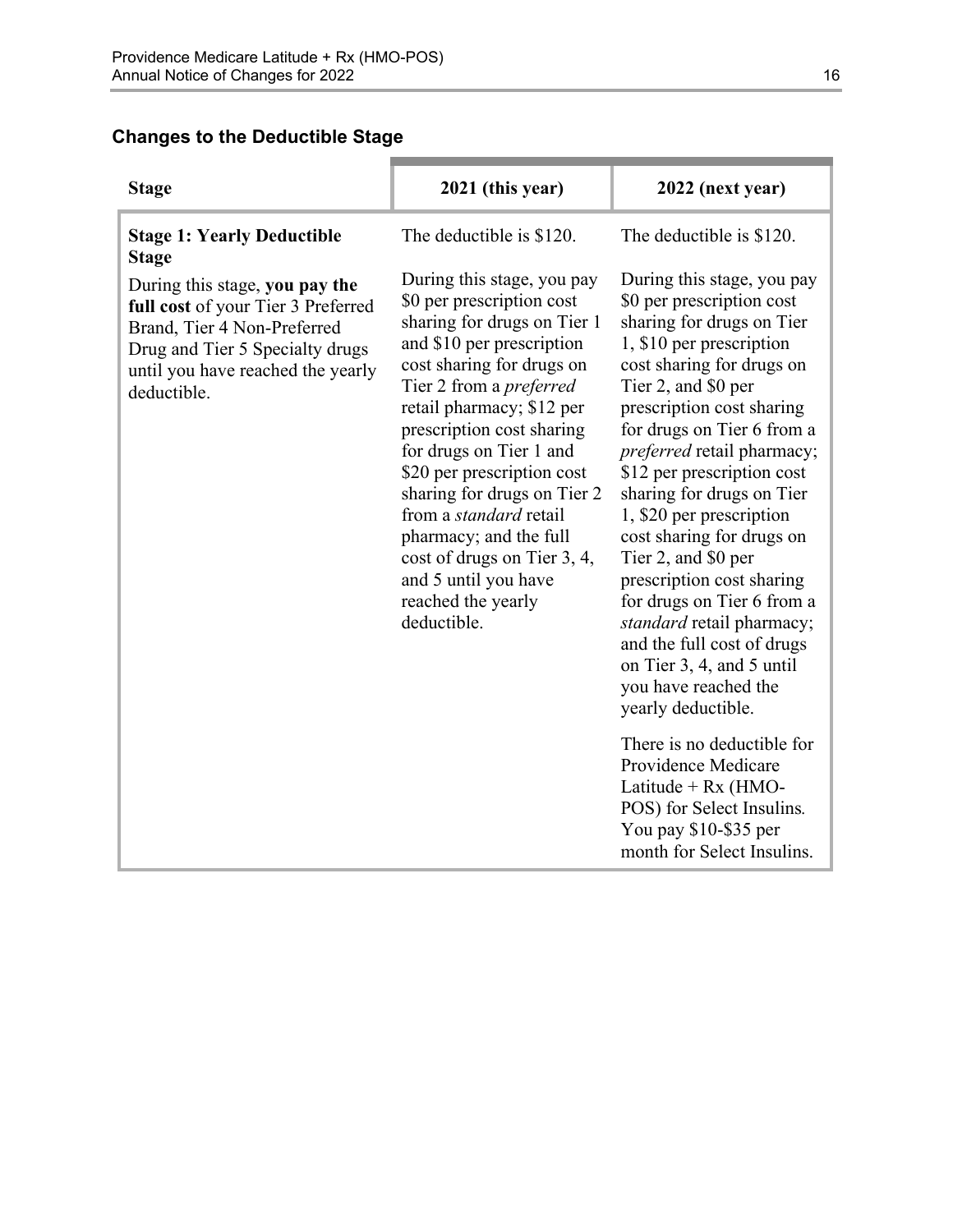### **Changes to Your Cost Sharing in the Initial Coverage Stage**

To learn how copayments and coinsurance work, look at Chapter 6, Section 1.2, *Types of out-ofpocket costs you may pay for covered drugs* in your *Evidence of Coverage*.

| <b>Stage</b>                                                                                                                                                                                        | 2021 (this year)                                              | 2022 (next year)                                              |
|-----------------------------------------------------------------------------------------------------------------------------------------------------------------------------------------------------|---------------------------------------------------------------|---------------------------------------------------------------|
| <b>Stage 2: Initial Coverage Stage</b>                                                                                                                                                              |                                                               |                                                               |
| Once you pay the yearly<br>deductible, you move to the Initial<br>Coverage Stage. During this stage,<br>the plan pays its share of the cost<br>of your drugs and you pay your<br>share of the cost. | Your cost for a one-month<br>supply at a network<br>pharmacy: | Your cost for a one-month<br>supply at a network<br>pharmacy: |
| The costs in this row are for a one-                                                                                                                                                                | <b>Tier 1 Preferred Generic:</b>                              | <b>Tier 1 Preferred Generic:</b>                              |
| month (30-day) supply when you                                                                                                                                                                      | Standard cost sharing:                                        | Standard cost sharing:                                        |
| fill your prescription at a network<br>pharmacy.                                                                                                                                                    | You pay \$12 per                                              | You pay \$12 per                                              |
|                                                                                                                                                                                                     | prescription.                                                 | prescription.                                                 |
| For information about the costs for                                                                                                                                                                 | Preferred cost sharing:                                       | Preferred cost sharing:                                       |
| a long-term supply or for mail-                                                                                                                                                                     | You pay \$0 per                                               | You pay \$0 per                                               |
| order prescriptions, look in<br>Chapter 6, Section 5 of your<br>Evidence of Coverage.                                                                                                               | prescription.                                                 | prescription.                                                 |
| We changed the tier for some of                                                                                                                                                                     | <b>Tier 2 Generic:</b>                                        | <b>Tier 2 Generic:</b>                                        |
| the drugs on our Drug List. To see                                                                                                                                                                  | Standard cost sharing:                                        | Standard cost sharing:                                        |
| if your drugs will be in a different<br>tier, look them up on the Drug                                                                                                                              | You pay \$20 per                                              | You pay \$20 per                                              |
| List.                                                                                                                                                                                               | prescription.                                                 | prescription.                                                 |
|                                                                                                                                                                                                     | Additional coverage for<br>Select Insulins not                | You pay \$20 per<br>prescription for Select                   |
|                                                                                                                                                                                                     | available.                                                    | Insulins.                                                     |
|                                                                                                                                                                                                     | Preferred cost sharing:                                       | Preferred cost sharing:                                       |
|                                                                                                                                                                                                     | You pay \$10 per                                              | You pay \$10 per                                              |
|                                                                                                                                                                                                     | prescription.                                                 | prescription.                                                 |
|                                                                                                                                                                                                     | Additional coverage for                                       | You pay \$10 per                                              |
|                                                                                                                                                                                                     | Select Insulins not<br>available.                             | prescription for Select<br>Insulins.                          |
|                                                                                                                                                                                                     |                                                               |                                                               |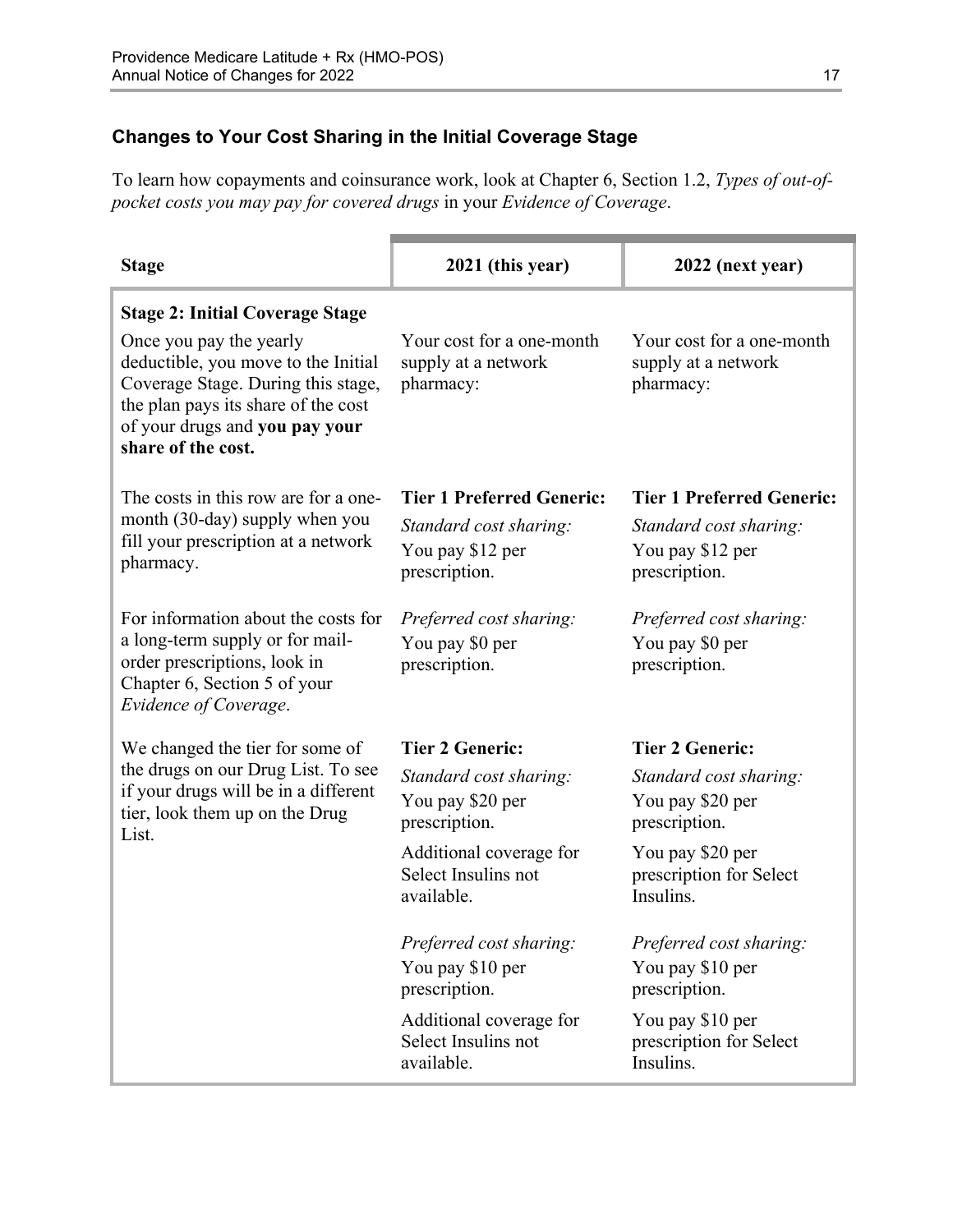| <b>Stage</b> | 2021 (this year)                  | 2022 (next year)                     |
|--------------|-----------------------------------|--------------------------------------|
|              | <b>Tier 3 Preferred Brand:</b>    | <b>Tier 3 Preferred Brand:</b>       |
|              | Standard cost sharing:            | Standard cost sharing:               |
|              | You pay \$47 per                  | You pay \$47 per                     |
|              | prescription.                     | prescription.                        |
|              | Additional coverage for           | You pay \$35 per                     |
|              | Select Insulins not<br>available. | prescription for Select<br>Insulins. |
|              |                                   |                                      |
|              | Preferred cost sharing:           | Preferred cost sharing:              |
|              | You pay \$45 per                  | You pay \$45 per                     |
|              | prescription.                     | prescription.                        |
|              | Additional coverage for           | You pay \$35 per                     |
|              | Select Insulins not               | prescription for Select              |
|              | available.                        | Insulins.                            |
|              | <b>Tier 4 Non-Preferred</b>       | <b>Tier 4 Non-Preferred</b>          |
|              | Drug:                             | Drug:                                |
|              | Standard cost sharing:            | Standard cost sharing:               |
|              | You pay \$100 per                 | You pay \$100 per                    |
|              | prescription.                     | prescription.                        |
|              | Preferred cost sharing:           | Preferred cost sharing:              |
|              | You pay \$90 per                  | You pay \$90 per                     |
|              | prescription.                     | prescription.                        |
|              | <b>Tier 5 Specialty:</b>          | <b>Tier 5 Specialty:</b>             |
|              | Standard cost sharing:            | Standard cost sharing:               |
|              | You pay 30% of the total          | You pay 30% of the total             |
|              | cost.                             | cost.                                |
|              | Preferred cost sharing:           | Preferred cost sharing:              |
|              | You pay 30% of the total          | You pay 30% of the total             |
|              | cost.                             | cost.                                |
|              |                                   |                                      |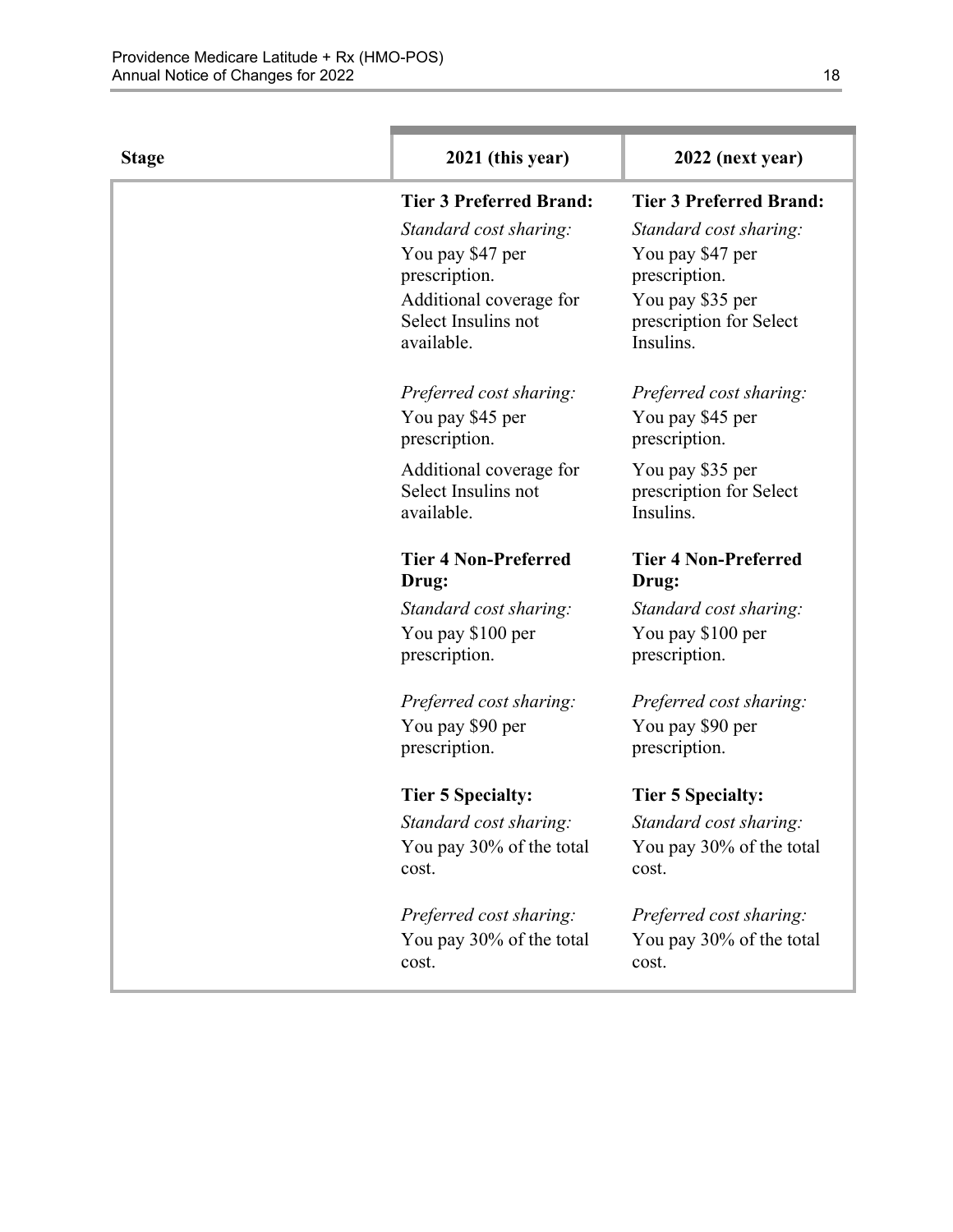| <b>Stage</b> | 2021 (this year)                                                                                                    | 2022 (next year)                                                                                                                                                |
|--------------|---------------------------------------------------------------------------------------------------------------------|-----------------------------------------------------------------------------------------------------------------------------------------------------------------|
|              | <b>Tier 6: Not covered</b>                                                                                          | <b>Tier 6 \$0 Part D Vaccines:</b><br>Standard cost sharing:<br>You pay \$0 per<br>prescription.<br>Preferred cost sharing:<br>You pay \$0 per<br>prescription. |
|              | Once your total drug costs<br>have reached \$4,130, you<br>will move to the next stage<br>(the Coverage Gap Stage). | Once your total drug costs<br>have reached \$4,430, you<br>will move to the next stage<br>(the Coverage Gap Stage).                                             |

### **Changes to the Coverage Gap and Catastrophic Coverage Stages**

The other two drug coverage stages – the Coverage Gap Stage and the Catastrophic Coverage Stage – are for people with high drug costs. **Most members do not reach the Coverage Gap Stage or the Catastrophic Coverage Stage**. Providence Medicare Latitude + Rx (HMO-POS) offers additional gap coverage for Select Insulins. During the Coverage Gap stage, your out-ofpocket costs for Select Insulins will be \$10-\$35 per month. For information about your costs in these stages, look at Chapter 6, Sections 6 and 7, in your *Evidence of Coverage*.

# <span id="page-21-0"></span>**SECTION 2 Administrative Changes**

| <b>Description</b>                                                   | 2021 (this year)                                                                   | 2022 (next year)                                                                                                                                                   |
|----------------------------------------------------------------------|------------------------------------------------------------------------------------|--------------------------------------------------------------------------------------------------------------------------------------------------------------------|
| Medicare Part B prescription<br>drugs - Step Therapy<br>requirement. | There is no step therapy<br>requirement for Medicare<br>Part B prescription drugs. | Medicare Part B<br>prescription drugs may be<br>subject to a step therapy<br>requirement. Refer to the<br>2022 Evidence of Coverage<br>for additional information. |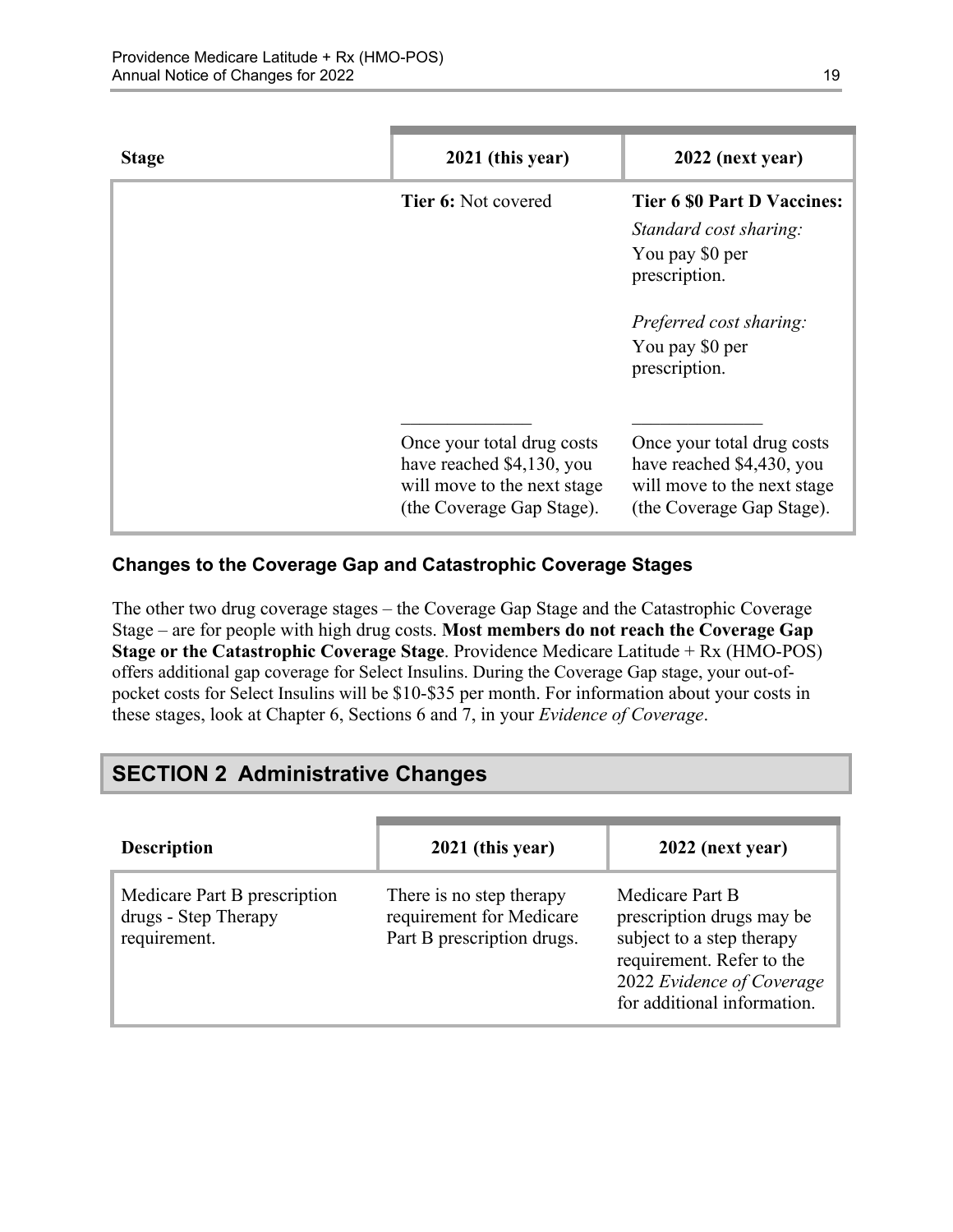# <span id="page-22-0"></span>**SECTION 3 Deciding Which Plan to Choose**

### <span id="page-22-1"></span>**Section 3.1 – If you want to stay in Providence Medicare Latitude + Rx (HMO-POS)**

**To stay in our plan you don't need to do anything.** If you do not sign up for a different plan or change to Original Medicare by December 7, you will automatically be enrolled in our Providence Medicare Latitude + Rx (HMO-POS).

# <span id="page-22-2"></span>**Section 3.2 – If you want to change plans**

We hope to keep you as a member next year but if you want to change for 2022 follow these steps:

#### **Step 1: Learn about and compare your choices**

- You can join a different Medicare health plan timely,
- *OR*-- You can change to Original Medicare. If you change to Original Medicare, you will need to decide whether to join a Medicare drug plan. If you do not enroll in a Medicare drug plan, please see Section 1.1 regarding a potential Part D late enrollment penalty.

To learn more about Original Medicare and the different types of Medicare plans, read the *Medicare & You 2022* handbook, call your State Health Insurance Assistance Program (see Section 5), or call Medicare (see Section 7.2).

You can also find information about plans in your area by using the Medicare Plan Finder on the Medicare website. Go to [www.medicare.gov/plan-compare](http://www.medicare.gov/plan-compare). **Here, you can find information about costs, coverage, and quality ratings for Medicare plans.** 

As a reminder, Providence Health Assurance offers other Medicare health plans These other plans may differ in coverage, monthly premiums, and cost-sharing amounts.

#### **Step 2: Change your coverage**

- To **change to a different Medicare health plan**, enroll in the new plan. You will automatically be disenrolled from Providence Medicare Latitude + Rx (HMO-POS).
- To **change to Original Medicare with a prescription drug plan,** enroll in the new drug plan. You will automatically be disenrolled from Providence Medicare Latitude  $+ Rx$ (HMO-POS).
- To **change to Original Medicare without a prescription drug plan**, you must either:
	- o Send us a written request to disenroll. Contact Customer Service if you need more information on how to do this (phone numbers are in Section 7.1 of this booklet).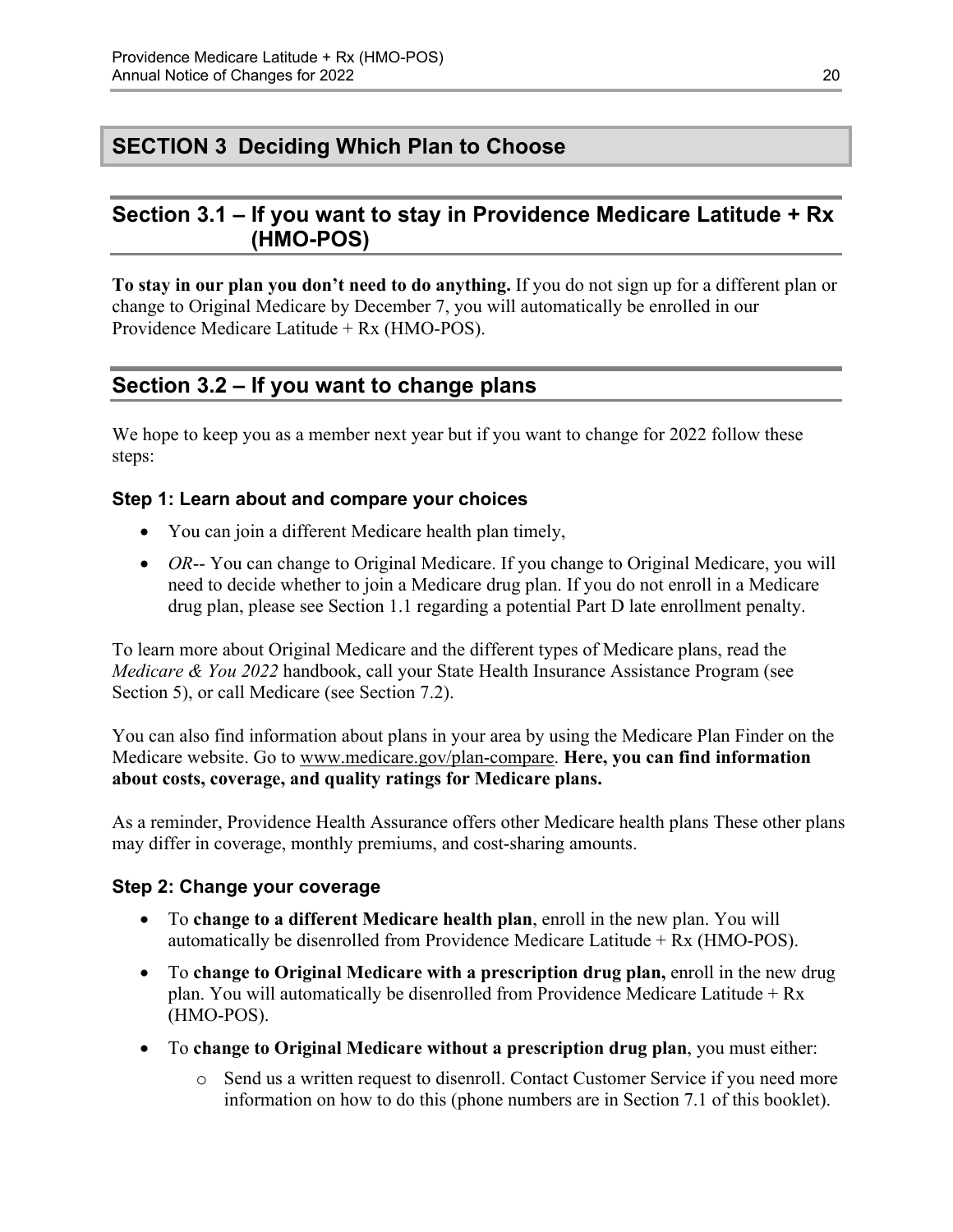o *– or –* Contact **Medicare**, at 1-800-MEDICARE (1-800-633-4227), 24 hours a day, 7 days a week, and ask to be disenrolled. TTY users should call 1-877-486-2048.

# <span id="page-23-0"></span>**SECTION 4 Deadline for Changing Plans**

If you want to change to a different plan or to Original Medicare for next year, you can do it from **October 15 until December 7.** The change will take effect on January 1, 2022.

#### **Are there other times of the year to make a change?**

In certain situations, changes are also allowed at other times of the year. For example, people with Medicaid, those who get "Extra Help" paying for their drugs, those who have or are leaving employer coverage, and those who move out of the service area may be allowed to make a change at other times of the year. For more information, see Chapter 10, Section 2.3 of the *Evidence of Coverage.* 

 Chapter 10, Section 2.2 of the *Evidence of Coverage*. If you enrolled in a Medicare Advantage plan for January 1, 2022, and don't like your plan choice, you can switch to another Medicare health plan (either with or without Medicare prescription drug coverage) or switch to Original Medicare (either with or without Medicare prescription drug coverage) between January 1 and March 31, 2022. For more information, see

### <span id="page-23-1"></span>**SECTION 5 Programs That Offer Free Counseling about Medicare**

The State Health Insurance Assistance Program (SHIP) is a government program with trained counselors in every state. In Oregon, the SHIP is called Senior Health Insurance Benefits Assistance (SHIBA).

 SHIBA is independent (not connected with any insurance company or health plan). It is a state program that gets money from the Federal government to give **free** local health insurance counseling to people with Medicare. SHIBA counselors can help you with your Medicare questions or problems. They can help you understand your Medicare plan choices and answer questions about switching plans. You can call SHIBA at 1-800-722-4134 (TTY 711). You can learn more about SHIBA by visiting their website ([www.healthcare.oregon.gov/shiba](http://healthcare.oregon.gov/shiba)).

# <span id="page-23-2"></span>**SECTION 6 Programs That Help Pay for Prescription Drugs**

You may qualify for help paying for prescription drugs.

 **"Extra Help" from Medicare.** People with limited incomes may qualify for "Extra Help" to pay for their prescription drug costs. If you qualify, Medicare could pay up to 75% or more of your drug costs including monthly prescription drug premiums, annual deductibles, and coinsurance. Additionally, those who qualify will not have a coverage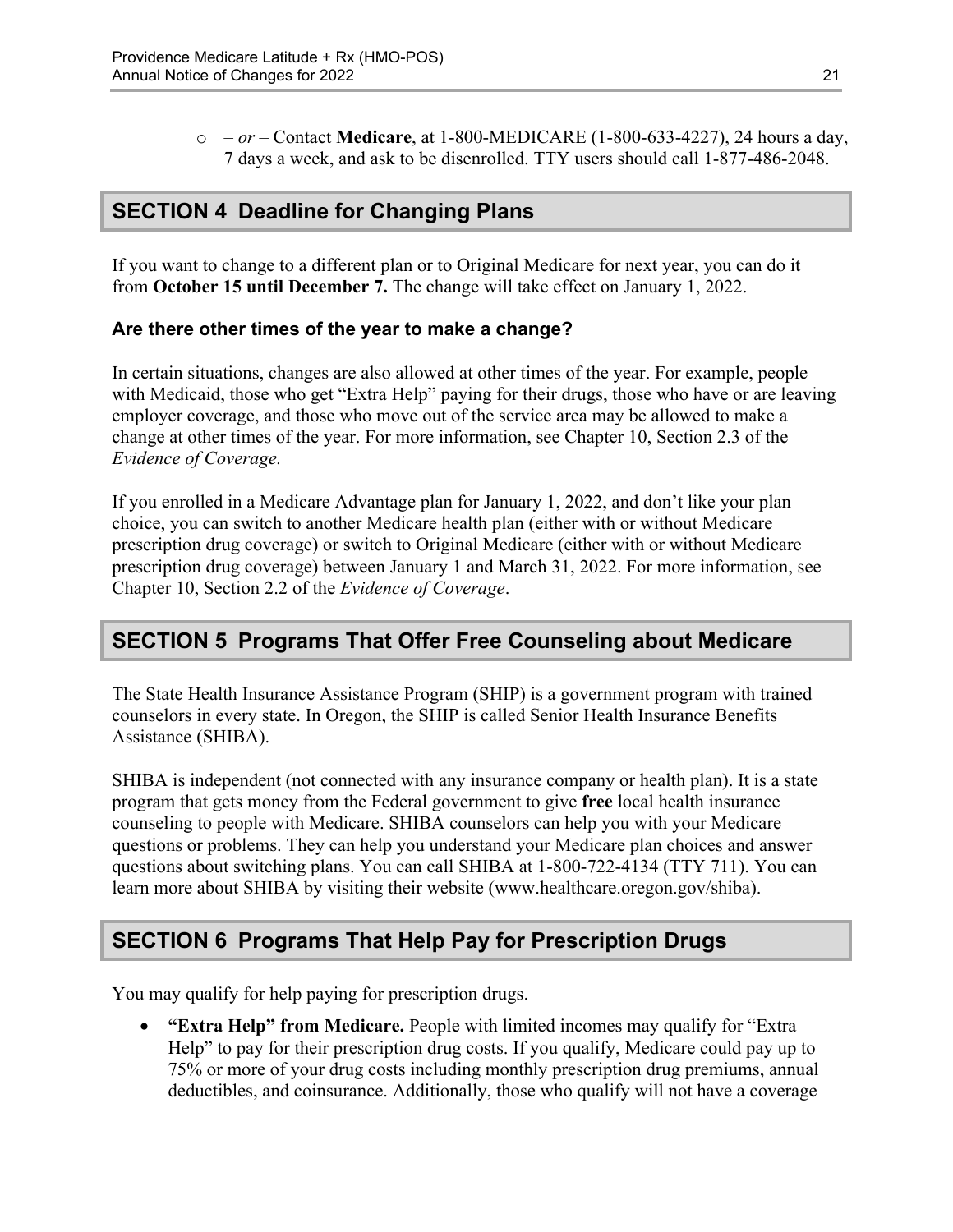gap or late enrollment penalty. Many people are eligible and don't even know it. To see if you qualify, call:

- o 1-800-MEDICARE (1-800-633-4227). TTY users should call 1-877-486-2048, 24 hours a day/7 days a week;
- o The Social Security Office at 1-800-772-1213 between 7 am and 7 pm, Monday through Friday. TTY users should call, 1-800-325-0778 (applications); or
- o Your State Medicaid Office (applications).
- **Prescription Cost-sharing Assistance for Persons with HIV/AIDS.** The AIDS Drug Assistance Program (ADAP) helps ensure that ADAP-eligible individuals living with HIV/AIDS have access to life-saving HIV medications. Individuals must meet certain criteria, including proof of State residence and HIV status, low income as defined by the State, and uninsured/under-insured status. Medicare Part D prescription drugs that are also covered by ADAP qualify for prescription cost-sharing assistance through CAREAssist. For information on eligibility criteria, covered drugs, or how to enroll in the program, please call CAREAssist at 971-673-0144 or 1-800-805-2313 (TTY 711).

# <span id="page-24-0"></span>**SECTION 7 Questions?**

# <span id="page-24-1"></span>**Section 7.1 – Getting Help from Providence Medicare Latitude + Rx (HMO-POS)**

Questions? We're here to help. Please call Customer Service at 503-574-8000 or 1-800-603 2340. (TTY only, call 711). We are available for phone calls 8 a.m. to 8 p.m. (Pacific Time), seven days a week. Calls to these numbers are free.

### **Read your 2022** *Evidence of Coverage* **(it has details about next year's benefits and costs)**

This *Annual Notice of Changes* gives you a summary of changes in your benefits and costs for 2022. For details, look in the 2022 *Evidence of Coverage* for Providence Medicare Latitude + Rx (HMO-POS). The *Evidence of Coverage* is the legal, detailed description of your plan benefits. It explains your rights and the rules you need to follow to get covered services and prescription drugs. A copy of the *Evidence of Coverage* is located on our website at [www.ProvidenceHealthAssurance.com.](http://www.ProvidenceHealthAssurance.com) You may also call Customer Service to ask us to mail you an *Evidence of Coverage*.

### **Visit our Website**

You can also visit our website at [www.ProvidenceHealthAssurance.com](http://www.ProvidenceHealthAssurance.com). As a reminder, our website has the most up-to-date information about our provider network (*Provider and Pharmacy Directory*) and our list of covered drugs (Formulary/Drug List).